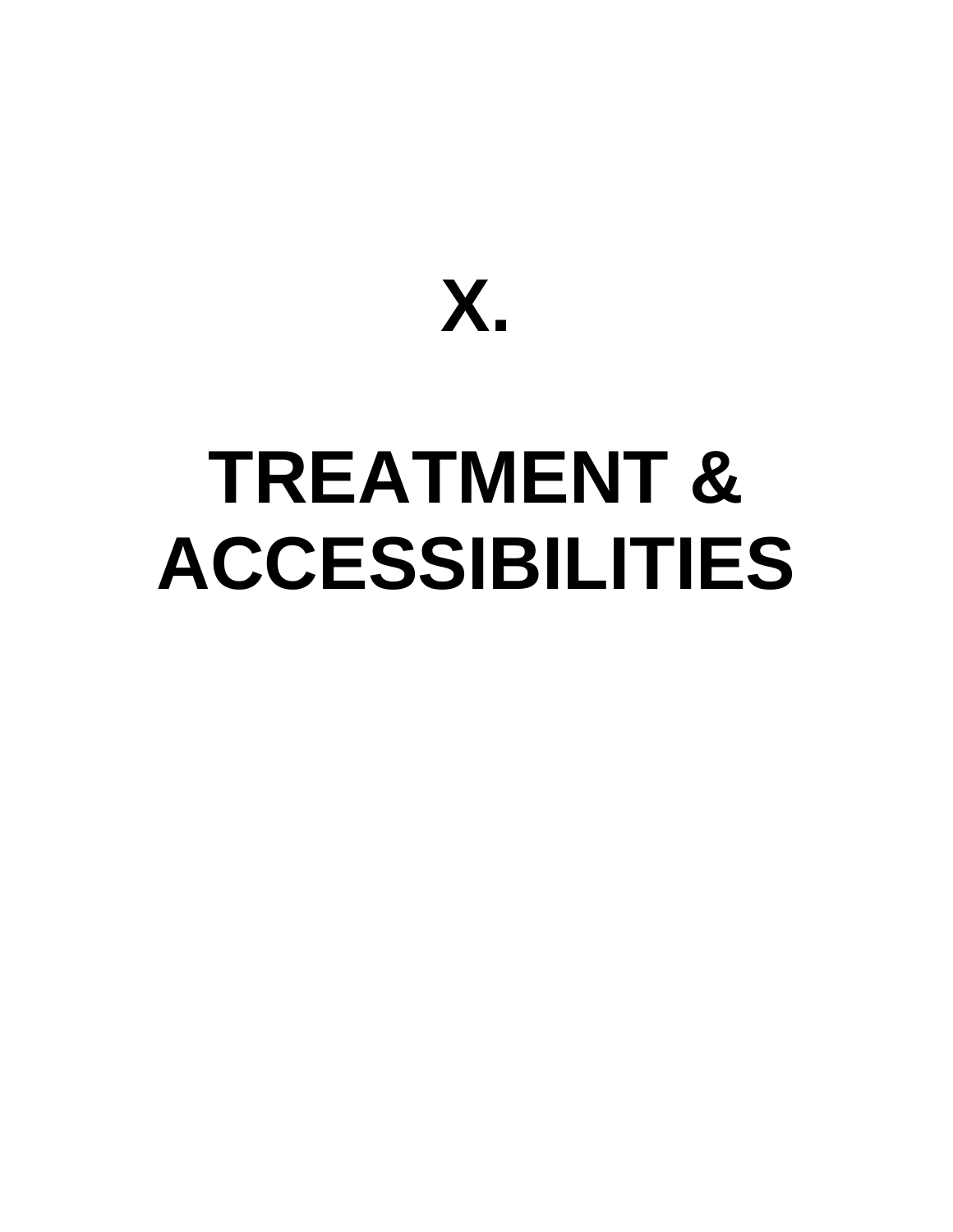## **AGENDA**

<span id="page-1-0"></span>**Conference Committee on Treatment and Accessibilities** Monday, April 25, 2022, 9 a.m. – Noon Room: TBD Chairperson: Jimmy A. Secretary: Brenda B.

## Conference Committee Members

Panel 71 Panel 72 Jimmy A. Trudy D. Thomas W. Karla Y.

Grace F. Darin H. Tracy M. Cheryl (Sherry) S.

- Discussion and acceptance of trustees' committee report.
- A. Review progress report on [pamphlet "A.A. for the Older Alcoholic."](#page-2-0)
- B. [Review progress report on military audio interviews.](#page-4-0)
- C. [Discuss draft version of A.A. Guidelines for remote communities.](#page-8-0)
- D. R[eview contents and format of Treatment Kit and Workbook.](#page-17-0)
- E. Re[view contents and format of Accessibilities Kit and Workbook.](#page-18-0)
- F. Consider request to [revise the pamphlet](#page-19-0) "The A.A. Group" to reflect the importance of the group as a "spiritual entity" as stated in the Long Form of Tradition Five.
- G. [Consider request to](#page-22-0) revise text in the chapter "Getting plenty of rest" in the booklet *Living Sober*.

#### **NOTE: 1989 Conference Advisory Action**

Each Conference Committee carefully consider their agenda items and strive to make their recommendations for Advisory Actions to the Conference at the policy level. To be more financially responsible, when a Conference Committee recommendation involves a substantial expenditure of money, an estimate of cost and its impact on the budget be part of that recommendation.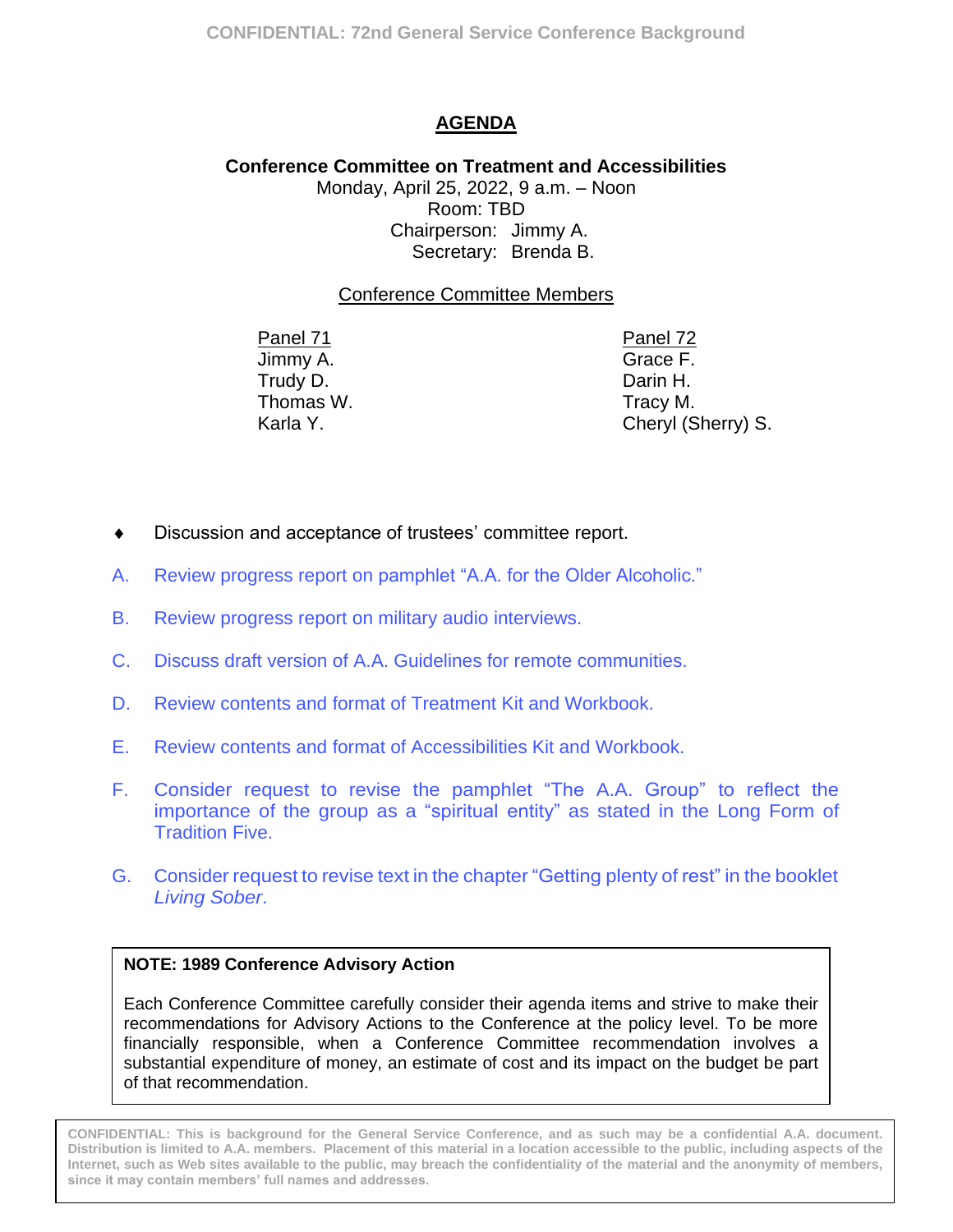<span id="page-2-0"></span>**ITEM A:** Review progress report on pamphlet "A.A. for the Older Alcoholic"

## **Background notes:**

*From the 2021 Committee Consideration of the Conference Committee on Treatment/Accessibilities:*

The committee reviewed the progress report on the pamphlet "A.A. for the Older Alcoholic" and requested that a draft pamphlet or progress report be brought to the 2022 Conference Committee on Treatment and Accessibilities.

*From the August 1, 2021, trustees' C.P.C./Treatment and Accessibilities Committee:* 

The committee chair assigned committee members to review the compiled stories and identify the top three and four submissions for the pamphlet "A.A. for the Older Alcohol." The committee asked the secretary to distribute the matrix and background. The committee agreed to discuss their selections at their October 2021 meeting.

*From the October 31, 2021, trustees' C.P.C./Treatment and Accessibilities Committee:* 

The committee discussed the update to the pamphlet "A.A. for the Older Alcoholic." The committee discussed the subcommittee review of the 42 submitted stories and agreed to a first-round selection of seven of the stories to be considered for the updated version of the pamphlet.

The committee agreed to continue the review of stories for the pamphlet update. The committee requested that the staff secretary make a compilation of stories to include: the seven stories selected from the most recent submissions, the stories submitted for the update in 2019, stories from the September 2014/ August 2021 issue of the AA Grapevine magazine, and the stories that are in the existing version of the pamphlet "A.A. for the Older Alcoholic."

The committee requested that the staff secretary forward the compilation to committee members for their continuing review and discussions at the January 2022 meeting.

*From the January 30, 2022 trustees' C.P.C./Treatment and Accessibilities Committee:*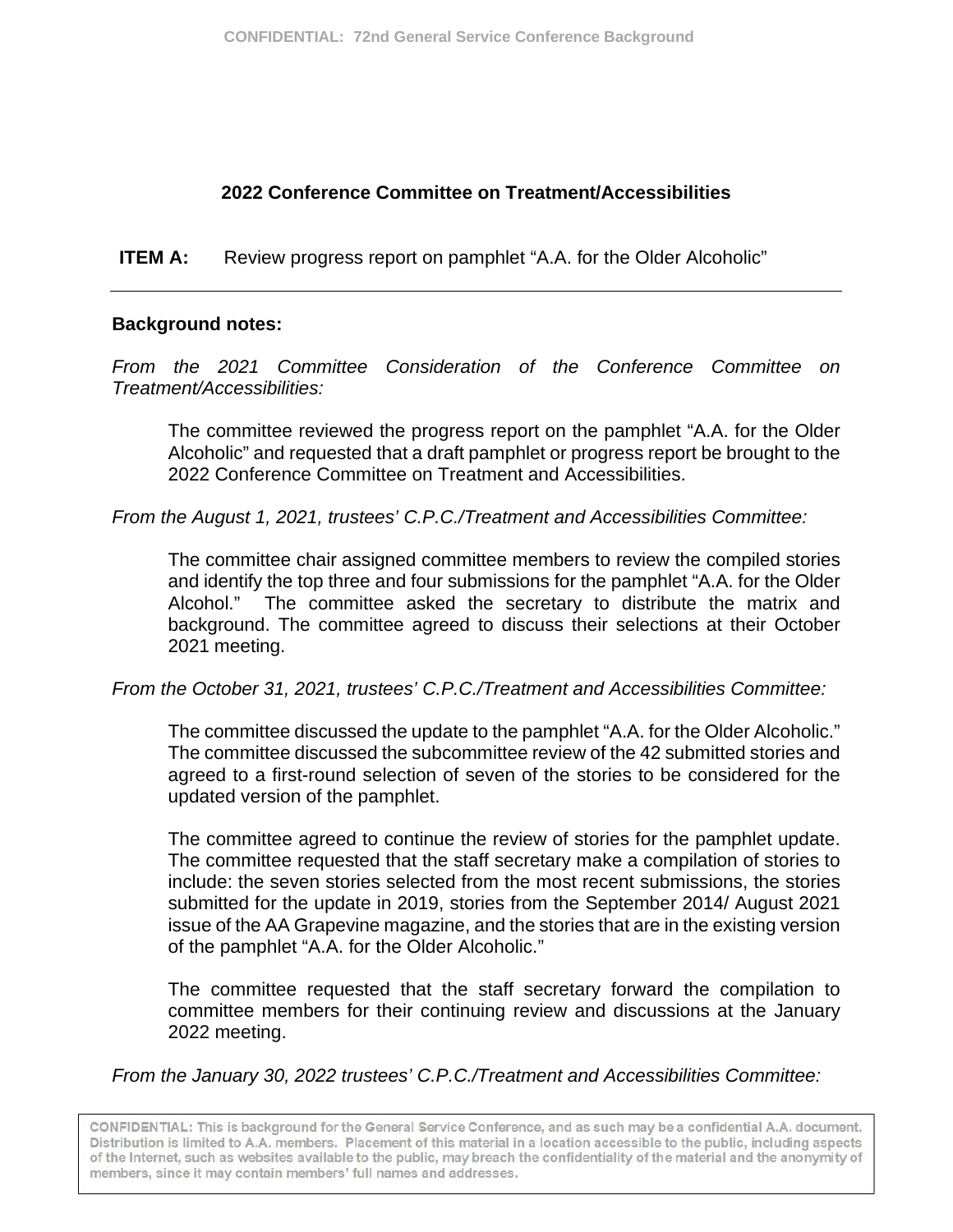**CONFIDENTIAL: 72nd General Service Conference Background** 

The committee reviewed and discussed the progress report from the subcommittee on the pamphlet "A.A. for the Older Alcoholic -- Never Too Late." The committee performed the first-round review of 84 stories and selected 23 stories to be part of a second-round review. The goal of the second round is to select the top 12 stories. The committee agreed to forward to the 2022 Conference Committee on Treatment and Accessibilities the 12 stories to review and identify any gaps in the targeted categories of the older alcoholic experience. The committee looks forward to the Conference committee's feedback.

#### **Background:**

**1.** Compiled stories for the second-round review (not attached – provided under separate cover-Committee eyes only.)

#### **Ba[ck to Main Agenda](#page-1-0)**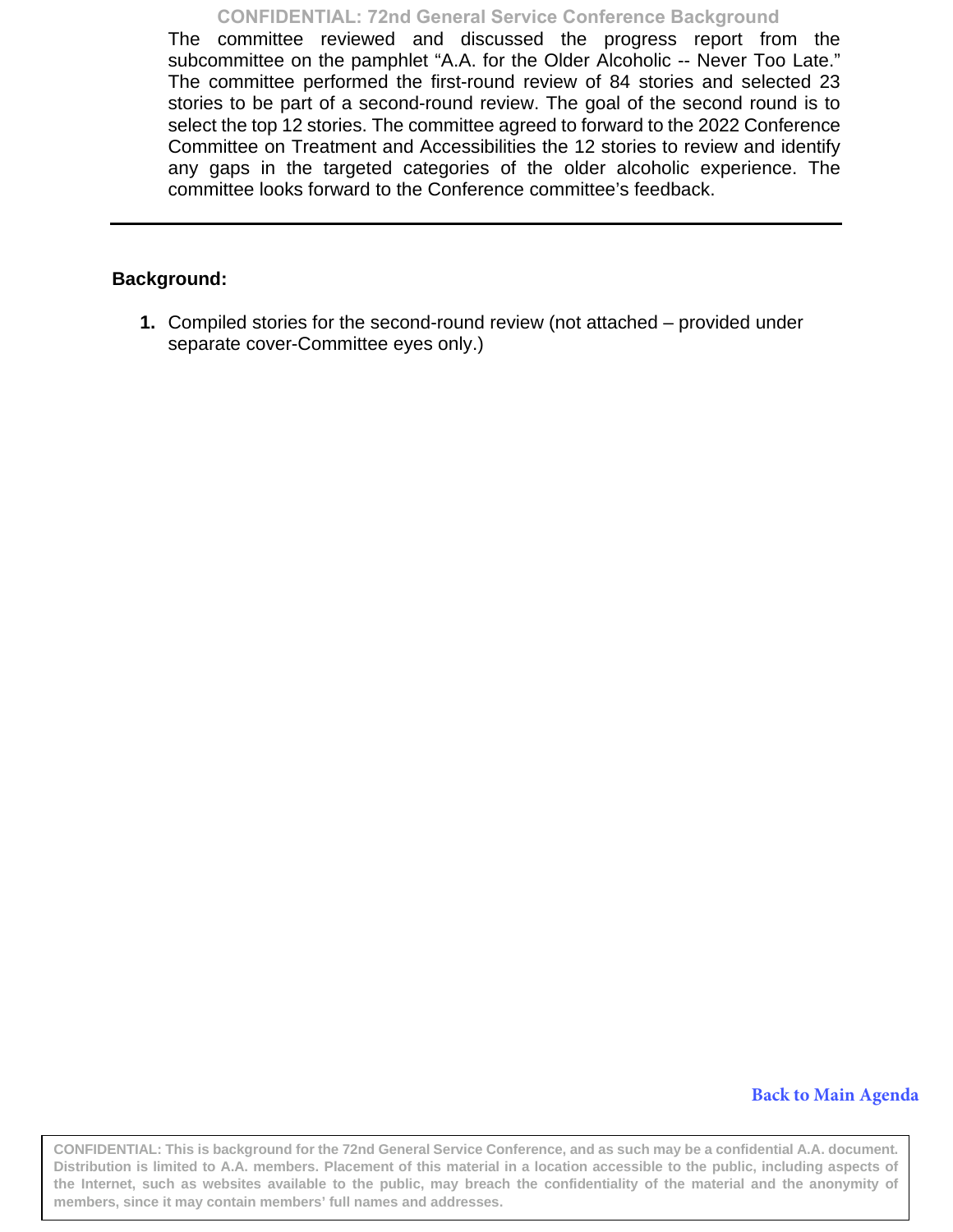## <span id="page-4-0"></span>**ITEM B:** Review progress report on Military audio Interviews

## **Background notes:**

*From 2021 Committee Consideration of the Conference Committee on Treatment/Accessibilities:*

The committee reviewed the progress report on audio interviews with A.A. members who are in the Armed Forces and made the following suggestions:

- $\triangleright$  Move forward with the production of audio files ensuring appropriate sound quality for distribution on digital platforms.
- $\triangleright$  Gather more audio military interviews from as broad a cross-section of A.A. members in active military duty as possible, including members of the Canadian Armed Forces and native Spanish- and French-speaking members.
- $\triangleright$  Develop a questionnaire to be used for future audio military interviews that include topics such as Post-traumatic Stress Disorder (PTSD), injuries, and barriers that sober alcoholics on active military duty face in getting sober.
- $\triangleright$  Seek the help of the Fellowship in reaching out to possible candidates for the audio military interviews.
- $\triangleright$  Utilize higher quality equipment professional services to record and oversee the production of the audio military interviews to improve sound and visual design quality.
- Utilize graphics such as the "Blue People" banner, alternate backgrounds and soundtracks to enhance the audio and visual design of the audio files presentations.

## *Excepts from the August 1, 2021, trustees' C.P.C./Treatment and Accessibilities Committee:*

The chair appointed a subcommittee, Tom H. chair, Molly Anderson, and Cindy F. on creating audio interviews of A.A. members who are in the Armed Forces. The committee agreed to the following scope for the subcommittee:

- Identify a consultant to serve on the committee with a target date.
- Develop a questionnaire for audio-military interviews.
- Request to a broad cross-section of A.A. members.

In order to support this effort, the committee agreed to identify consultants from Canada and the U.S. with relevant military experience, who can continue the work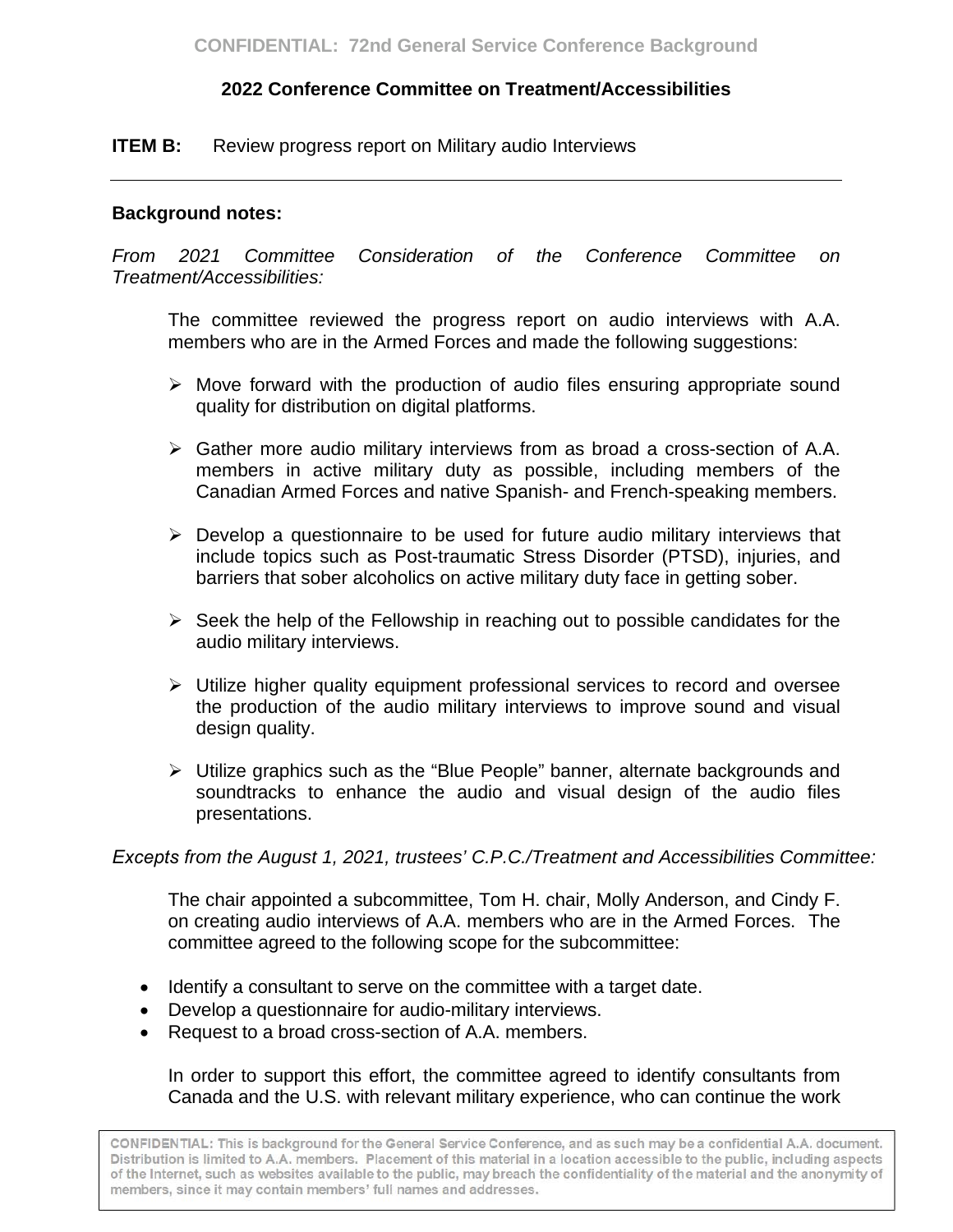on the project. The committee consulted with the chair of Nominating Committee, regarding procedure (#13 Procedures for selecting consultants for General Service Board Committees) to be done prior meetings in September 2021. **CONFIDENTIAL: 72nd General Service Conference Background** 

*From the October 31, 2021, trustees' C.P.C./Treatment and Accessibilities Committee:* 

The committee met in executive session to review an update on the consultant search to support efforts related to audio interviews with military professionals.

*From the December 8, 2021, trustees' C.P.C./Treatment and Accessibilities Committee:*

The committee discussed the candidates that were interviewed for the consultant position. The interview team selected two consultants, one from Canada and one from U.S. The selections were submitted to the Nominating committee for their review and will be forward to General Service Board for their approval at their December 16 2021 meeting.

## *From the January 30, 2022, trustees' C.P.C./Treatment and Accessibilities Committee:*

The committee affirmed that the two consultants Tom P. (U.S. consultant) and Gerry C. (Canada consultant) brought on to participate in the Military audio interviews project are members of the CPC-Treatment/Accessibilities committee with a voice and no vote. The committee also noted that the consultants' term is for one year from January 2022-January 2023 with the option to renew for one additional year.

The subcommittee chair, Tom H. welcomed and acknowledged Tom P. and Gerry C. Both consultants and the subcommittee chair shared about their plans for the project.

The committee discussed the three audio interviews currently on A.A.org. In two of the audio clips, the interviewees identified their service rank. A request has been made by the third interviewees to add their rank to the audio clip. Publishing provided an estimated cost of \$600 to edit the clip. The staff secretary will work with the committee chair to facilitate this request. The committee looks forward to a progress report at the July 2022 meeting.

**Secretary Note**: The trustee chair noted that during the January committee meeting, the delay in the development of the audio interviews was acknowledged. Additionally, the committee stated that its consultants would be developing the framework and game plan on for future activities in concert with subcommittee efforts. The committee agreed that a verbal progress report on any developments might be shared with the Conference Committee on Treatment-Accessibilities under discussion of the trustee committee report during the joint meeting at Conference.

#### **[Back to Main Agenda](#page-1-0)**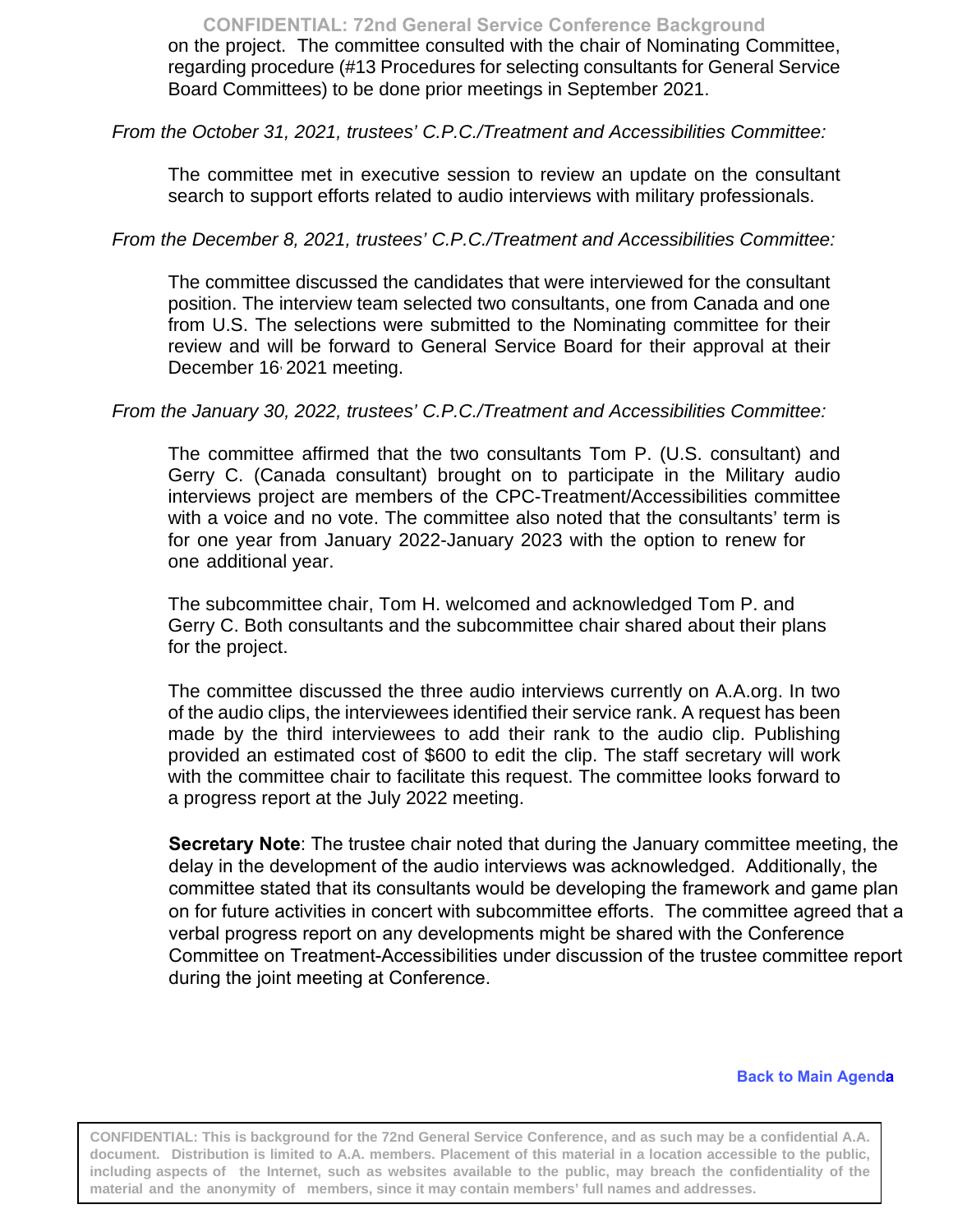# **Trustees' Cooperation with the Professional Community/Treatment and Accessibilities Committee**

# **Military Audio Interviews**

# **Progress Report to the 2022 Conference Committee on Treatment and Accessibilities**

# **January 30, 2022**

# **Background**

- The 2021 Conference Committee on Treatment and Accessibilities committee reviewed the progress report on audio interviews with A.A. members who are in the Armed Forces and made the following suggestions:
	- $\triangleright$  Move forward with the production of audio files ensuring appropriate sound quality for distribution on digital platforms.
	- ➢ Gather more audio military interviews from as broad a cross-section of A.A. members in active military duty as possible, including members of the Canadian Armed Forces and native Spanish- and French-speaking members.
	- $\triangleright$  Develop a questionnaire to be used for future audio military interviews that include topics such as post-traumatic stress disorder (PTSD), injuries, and barriers that sober alcoholics on active military duty face in getting sober.
	- $\triangleright$  Seek the help of the Fellowship in reaching out to possible candidates for the audio military interviews.
	- ➢ Utilize higher quality equipment professional services to record and oversee the production of the audio military interviews to improve sound and visual design quality.
	- ➢ Utilize graphics such as the "Blue People" banner, alternate backgrounds, and soundtracks to enhance the audio and visual design of the audio files presentations.

# **Progress report**

At the August 2021 meeting, the trustees' committee chair announced that the Appointed Committee Member decided to step down from this service position. In the interest of providing continuity (and expediency), it was determined to fill the vacancy with a consultant (i.e., the search process for another ACM would take several months or more). The committee also recognized that this was an opportunity to fill the vacancy with a member from the U.S. and a member from Canada with relevant military experience to provide a diverse perspective to the subcommittee's work.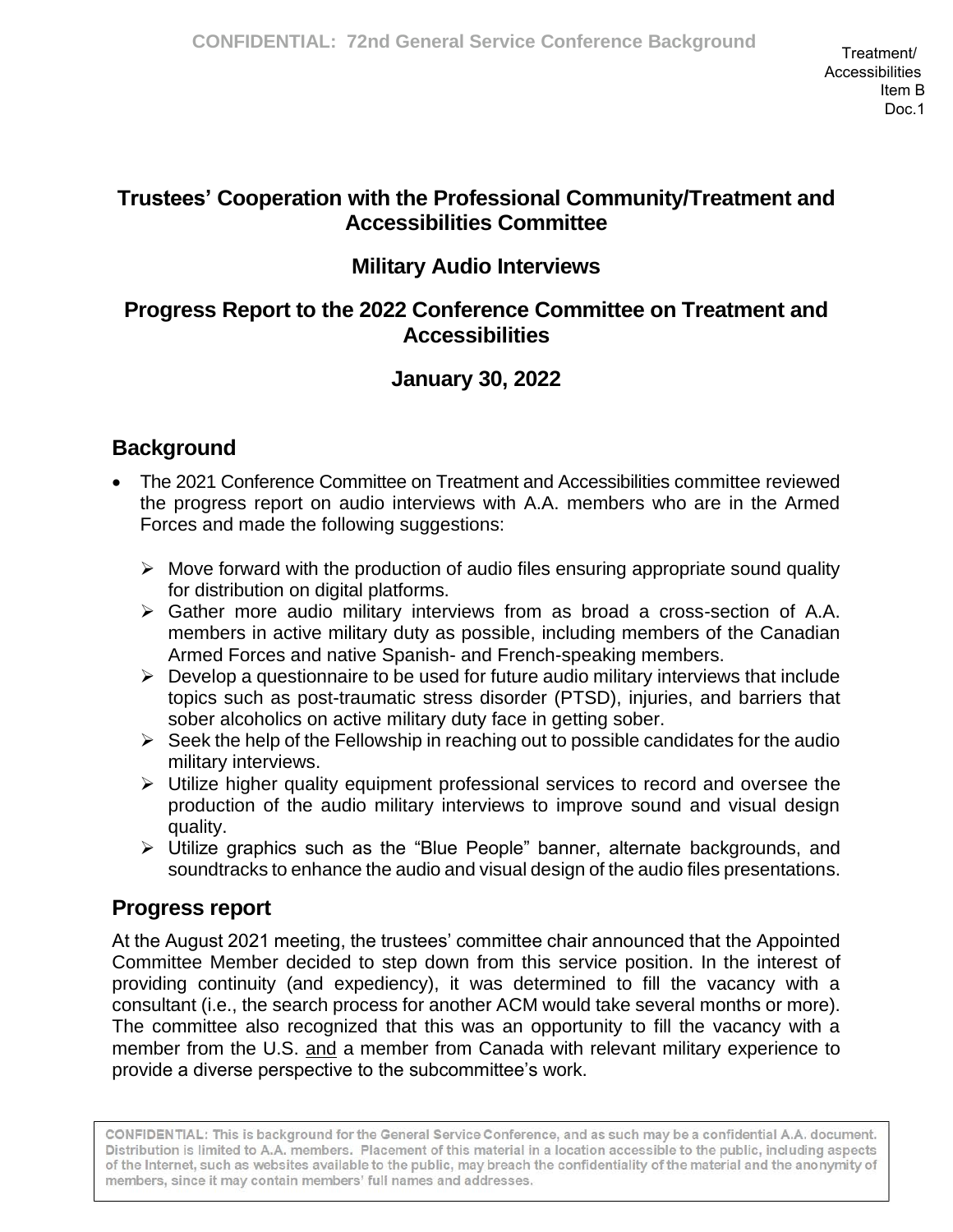Subsequently, after a robust search and interview process, two consultants were selected, one from U.S. and one from Canada. With the addition of the two consultants, the scope of the subcommittee's work includes:

- Develop a questionnaire for audio-military interviews.
- Request to a broad cross-section of A.A. members.
- Create a standard roadmap between U.S. and Canada having a unified plan.
- Seek interviews and to seek contacts from various military branches.
- Develop a project plan that will include reporting to the entire trustee committee.

The subcommittee on Military Audio Interviews will continue their work and provide a progress report to the trustees' committee at the July 2022 meeting.

#### **B[ack to Main Agenda](#page-1-0)**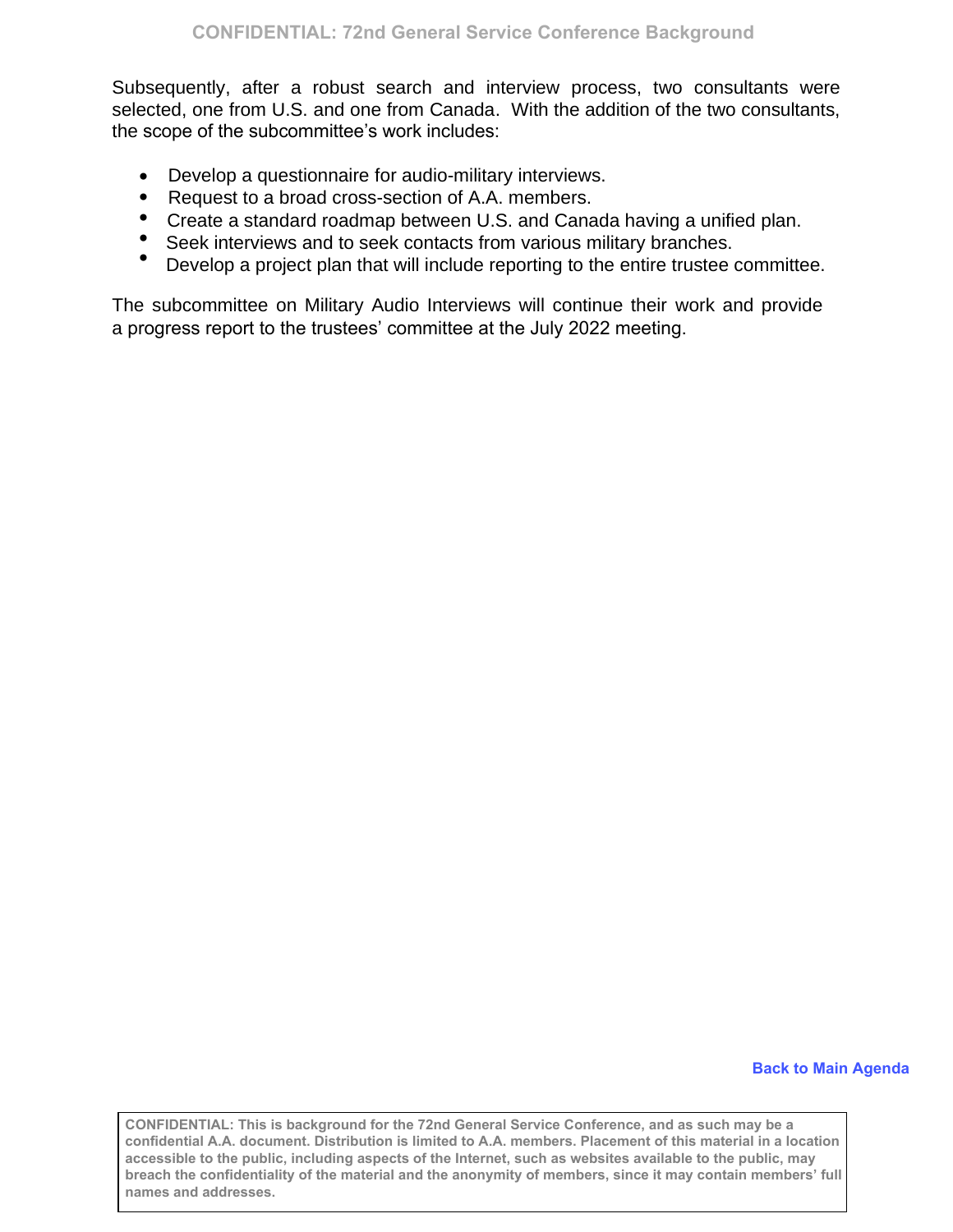<span id="page-8-0"></span>**ITEM C:** Discuss draft version of A.A. Guidelines on "A.A. for the Remote Community"

#### **Background notes:**

*From the 2021 Committee Consideration of the 2021 Conference Committee on Treatment and Accessibilities:* 

The committee was provided an update on the Remote Communities guidelines and look forward to a draft version.

*From the August 1, 2021, trustees' C.P.C/ Treatment and Accessibilities Committee:*

The committee reviewed a progress report from the executive editor on A.A. Guidelines on Remote Communities and looks forward to a draft or progress report at the October 2021 meeting.

*From the December 8, 2021, trustees' C.P.C./Treatment and Accessibilities:* 

The committee discussed the Remote Committee Guidelines and requested that the staff secretary continue to work with publishing to develop a draft for Remote Committee Guidelines. The committee looks forward to a progress report at their January 2022.

*From the January 30, 2022, trustees' C.P.C/Treatment and Accessibilities:* 

The committee reviewed and discussed "A.A. Guidelines for the Remote Community." The committee suggested several edits and requested that the edits be captured in a memorandum to Publishing. The committee agreed to forward the memorandum and the draft "A.A. Guidelines for the Remote Community" to the 2022 Conference Committee on Treatment/Accessibilities for review because it is new service material.

#### **Background:**

- **1. Memorandum dated February 6, 2022, to Publishing**
- **2. Draft A.A. "Remote Community Guidelines"**

#### **[Back to Main Agenda](#page-1-0)**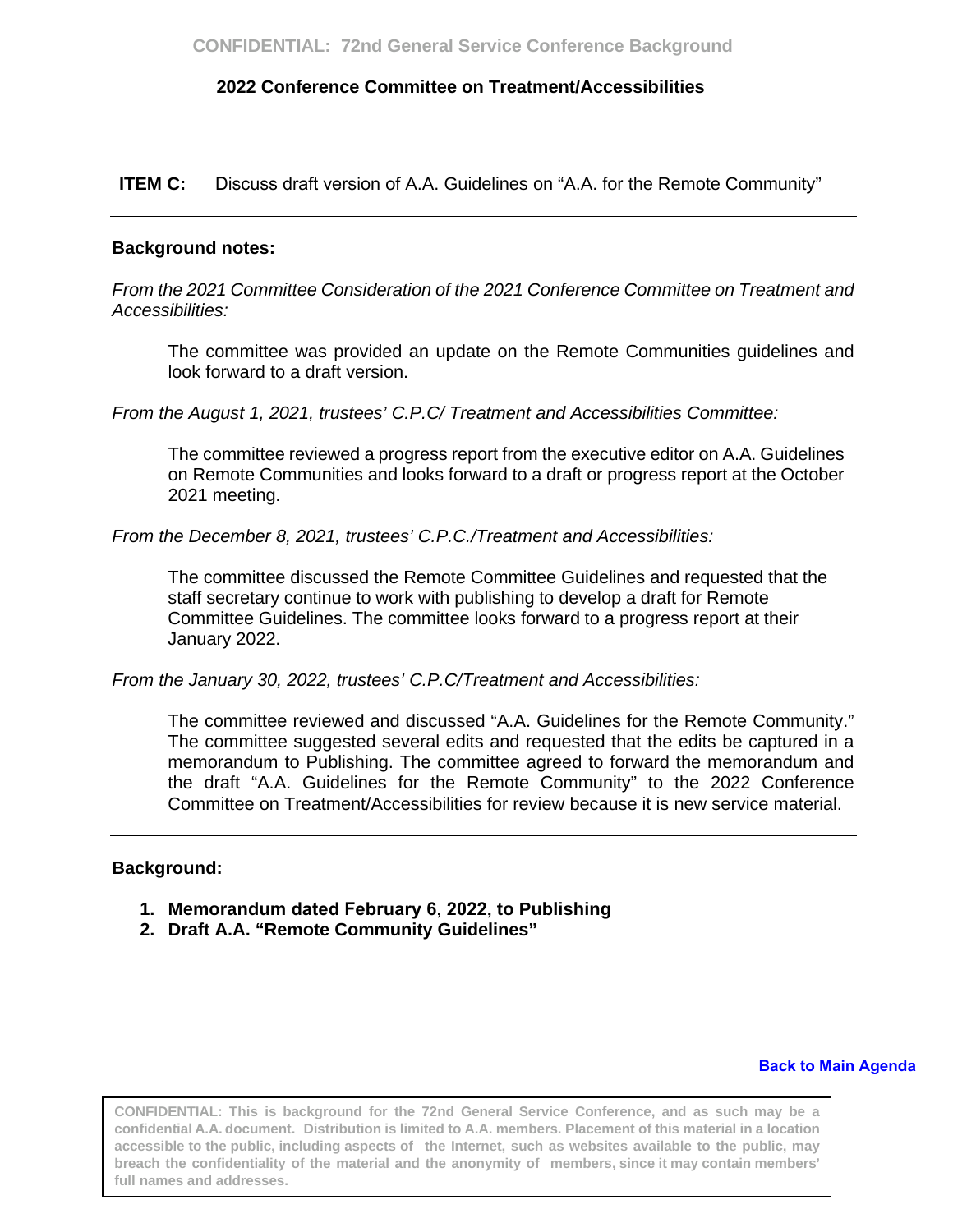# *MEMORANDUM*

**To:** David R., Publishing and Ames S., Executive Editor

**From**: Brenda B., secretary trustee on treatment/Accessibilities

- **cc:** Nancy McCarthy, C.P.C. Treatment/Accessibilities
- **Re:** Suggested edits to draft "A.A. for Remote Community"
- **Date:** February 6, 2022

## **Below is an excerpt from the January 30, 2022, meeting of the trustees' C.P.C.- Treatment/Accessibilities:**

The committee suggested several edits and requested that the edits be captured in a memorandum to Publishing. The committee agreed to forward the memo and the draft "A.A. Guidelines for the Remote Community" to the 2022 Conference Committee on Treatment/Accessibilities for review because it is new service material.

## **Suggested edits:**

- Find appropriate language addressing Indigenous people from US and Canada
- Remove two quotes under section Spanish Speaking women in A.A. Remote **Community**

**Staff notes**: Highlighted sections are to be edited.

#### **Back to Mai[n Agenda](#page-1-0)**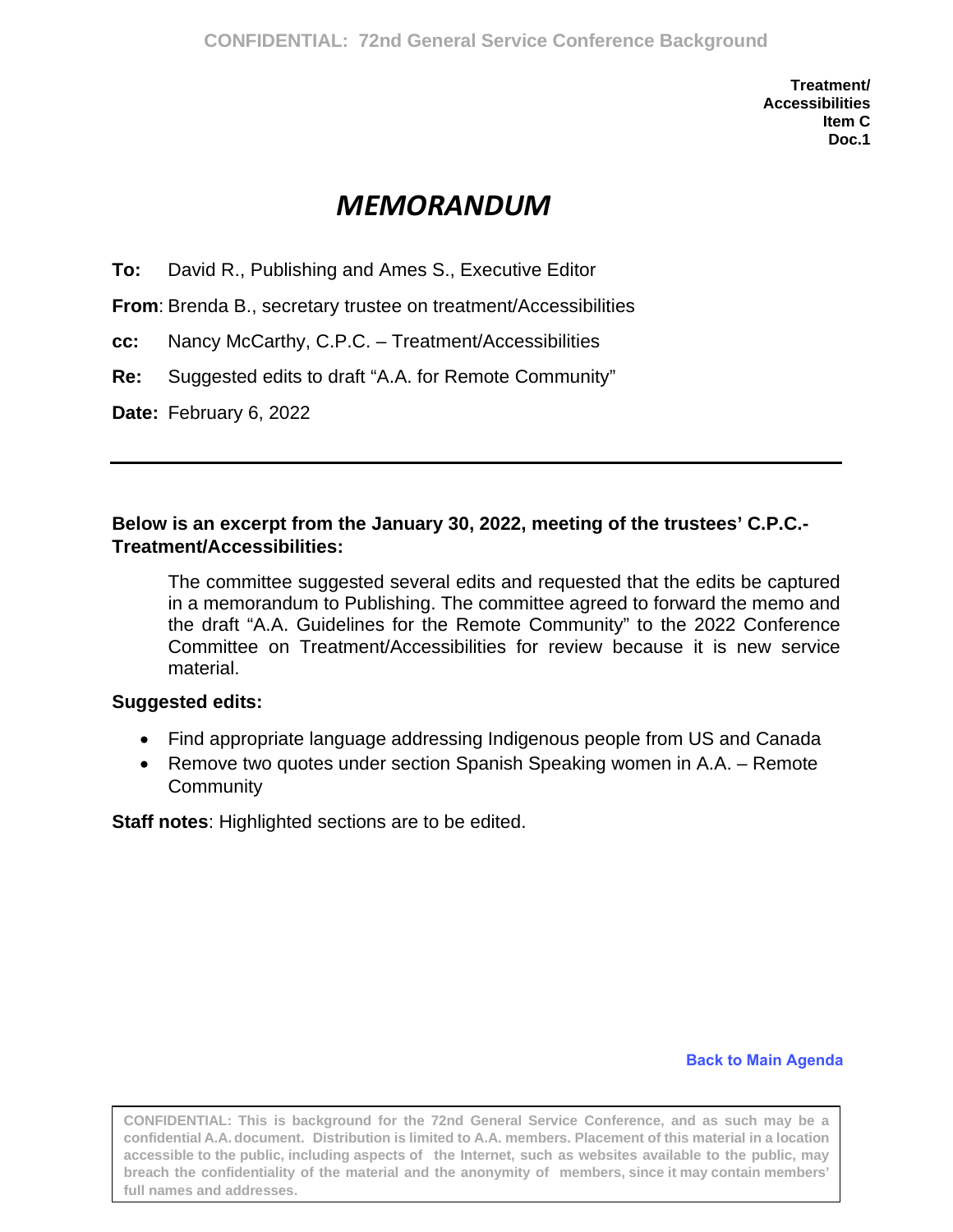## **A.A. Guidelines Remote Communities Committees**

From G.S.O., Box 459, Grand Central Station, New York, NY 10163 A.A. Guidelines are compiled from the shared experience of A.A. members in various service areas. They also reflect guidance given through the Twelve Traditions and the General Service Conference (U.S. and Canada). In keeping with our Tradition of autonomy, except in matters affecting other groups or A.A. most decisions are made by the group conscience of the members involved. The purpose of these Guidelines is to assist in reaching an informed group conscience.

## **What Do Remote Communities Committees Do?**

Remote Communities Committees assist A.A. members who live in underserved or remote communities — communities that are difficult to reach because of geography, language, or culture. It could be a community that is remotely situated, or right around the corner. Members may be faced with travel or geographic challenges or may face barriers such as language, cultural considerations and/or anything else that could separate a person who needs A.A. from our lifesaving program of recovery.

## **The History of Remote Community Committees in the US and Canada**

In keeping with A.A.'s Responsibility Declaration, the need for A.A.'s service structure to pay special attention to alcoholics living in remote communities was first articulated in the 1970s with reports from A.A. members dedicated to carrying the message to some of the most far-flung places across the U.S. and Canada.

In Toronto in July 1996, the first Remote Communities Conference was held with all 15 Delegates. Several areas reported on the history of remote communities' work. It was determined that a remote community was any community to which it was difficult to carry the message because of language, culture, or geography. It was also determined from that meeting that we needed to continue to meet, and the most effective time would be prior to the yearly General Service Conferences.

In the spring of 1997, the Remote Communities Committee met prior to the opening of the 47th General Service Conference. In attendance were the original 15 delegates, a few invited delegates from the US areas that experienced some of the same concerns, several trustees and GSO staff members. The "remote communities" definition was reviewed and recommitted to the definition of "remote communities" as "any community where it is difficult to carry the message because of language, culture and geography." The committee was expanded to include all Conference members who wished to participate, and the decision was made to publish a yearly newsletter, which has become the *Remote Communities Communicator*.

Today, this effort has morphed into what is known as the Pre-Conference Remote Communities Meeting that is held just prior to the annual General Service Conference and has two co-chairs who create the agenda and a G.S.O. staff member who supports them. The vision is that this meeting will serve to keep a focus on efforts to reach Remote Communities and solutions to overcome the barriers of culture, language, and geography during the only time each year all the areas meet.

In the 2021 Pre-Conference Remote Communities Meeting, 19 delegates from across the U.S. and Canada met on a virtual platform for the first time, demonstrating that "the use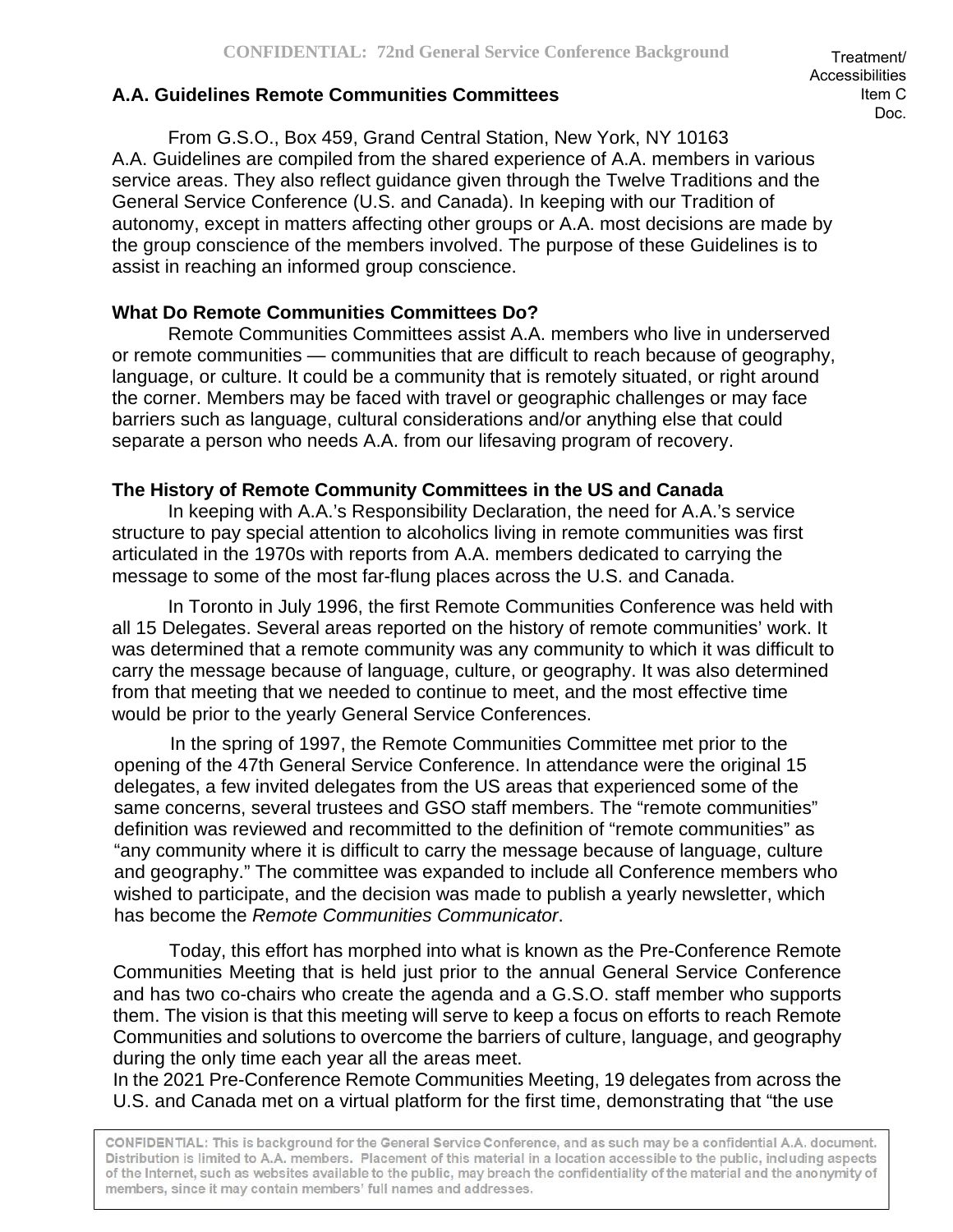of virtual technology is allowing us an unprecedented opportunity to share with our fellow members in a new and truly exciting way," as one member said

## **Shared Experiences from A.A. Members on Working with Remote Communities.**

"Recently some discussion has taken place as to the definition of a remote community. Do you need all three - culture, language, and geography - to be remote? We like the idea expressed in the overview to the 19th World Services Meeting: "In order for the message of AA to exist, without borders, languages, race or religion, it must not be perceived as a threat to an individual's cultural identity and should focus on the alcoholic's powerlessness over alcohol." To that, some areas add the very real challenge of geographical remoteness. Indigenous people who grew up in a remote village puts it this way: It's that I am an alcoholic." Doesn't it boil down to figuring out how to extend the hand of A.A. across those barriers and then finding ways to support those reaching out for help.

## **Three challenges**

"Challenges in carrying the message to underserved populations can relate to culture and language. A member shared his experience regarding these challenges with Indigenous populations.

"First, sometimes newcomers think they must choose between A.A.'s program of recovery and their native cultural and spiritual practices.

"Second, because communities are small and everyone knows one another, maintaining privacy is, at times a problem. When confidentiality is broken, people are less likely to support the group and attend A.A. meetings on the reservation.

"Finally, A.A.'s newness on some reservations results in a shortage of experience sponsorship for newcomers. Alcoholics Anonymous. Meetings tend to become open discussion meetings because of a lack of knowledge of A.A.'s Twelve Steps and Twelve Traditions. Reservation groups and meetings need support from A.A.'s outside the reservation."

--A.A. Grapevine, September 2006

## **The role of Accessibilities Committees**

"In areas where these populations are not being reached, Accessibilities Committees may support such A.A. members in a number of ways:

- Organize regular telephone/teleconferencing/video conferencing meetings with members in remote communities for both recovery and service meetings.
- Identify community resources and leaders within specific ethnic and cultural communities, such as local media outlets; places of worship; medical providers, social clubs, and schools. Coordinate with C.P.C/P.I. committees to provide such culturally significant targets with P.S.A.s, A.A. literature and presentations, to help establish ongoing communication.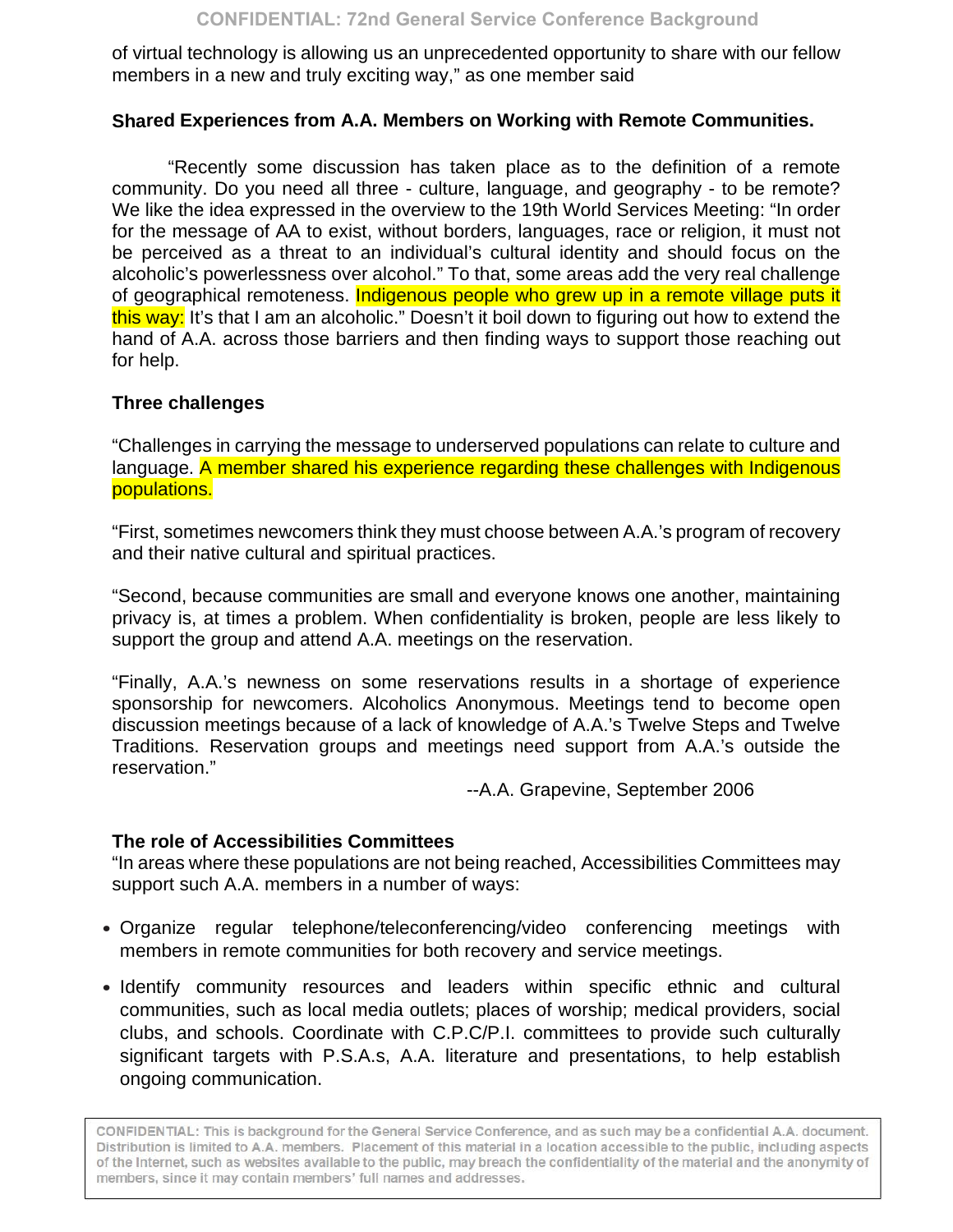- Make sure there is an A.A. presence in underrepresented areas consider starting meetings in communities where none exist.
- Work directly with existing members in underrepresented communities to take regular A.A. meetings onto Native American reservations, into inner-city communities, special language enclaves, remote areas, or help set up online meetings and mobile collaborations.
- Keep local members informed regarding Regional or Local Forums or other A.A. service events that may be occurring in their areas.
- Provide regular reports in accessible formats of service workshops, district meetings, and other service information that will help keep these communities connected to the whole of A.A.

--Shared Experience from A.A. Members on Working with Remote Communities (Extracted from 2019 Remote Communities Communicator)

## **Spanish-Speaking Women in A.A. Remote Community**

"Sponsorship is an issue. There is a lack of women who can sponsor. An Accessibilities committee can play a role connecting English-speaking and Spanish-speaking women."

"The role of allies is key. "It's important not to do it our way and respect that we are guests, yet also a part of. With that attitude, I have felt very welcome when visiting Spanishspeaking meetings."

"Service sponsorship is helpful too. Spanish-speaking women are newer to service, but we must be careful not to direct an English -speaking way of doing things."

"Authenticity, integrity, clarity of motive, love, compassion, and empathy are the hallmarks of an effective ally who grasps the cultural framework, but who understands their sister is first and foremost just another drunk and tries to make her feel at home."

"At the heart of all this is unity and creating a safe place for anyone that needs us. This is just one aspect of that."

- 1. What is your group or district's specific definition of a remote community?
- 2. Has a Remote Communities Committee been established in your Group/District/Area?
- 3. Are Remote Communities the responsibility of an already established Group/District/Area committee?
- 4. What can your Group/District/Area do to increase Twelfth Step work in remote locations?
- 5. What challenges or opportunities has your Remote Communities Committee encountered regarding language, culture, or geography?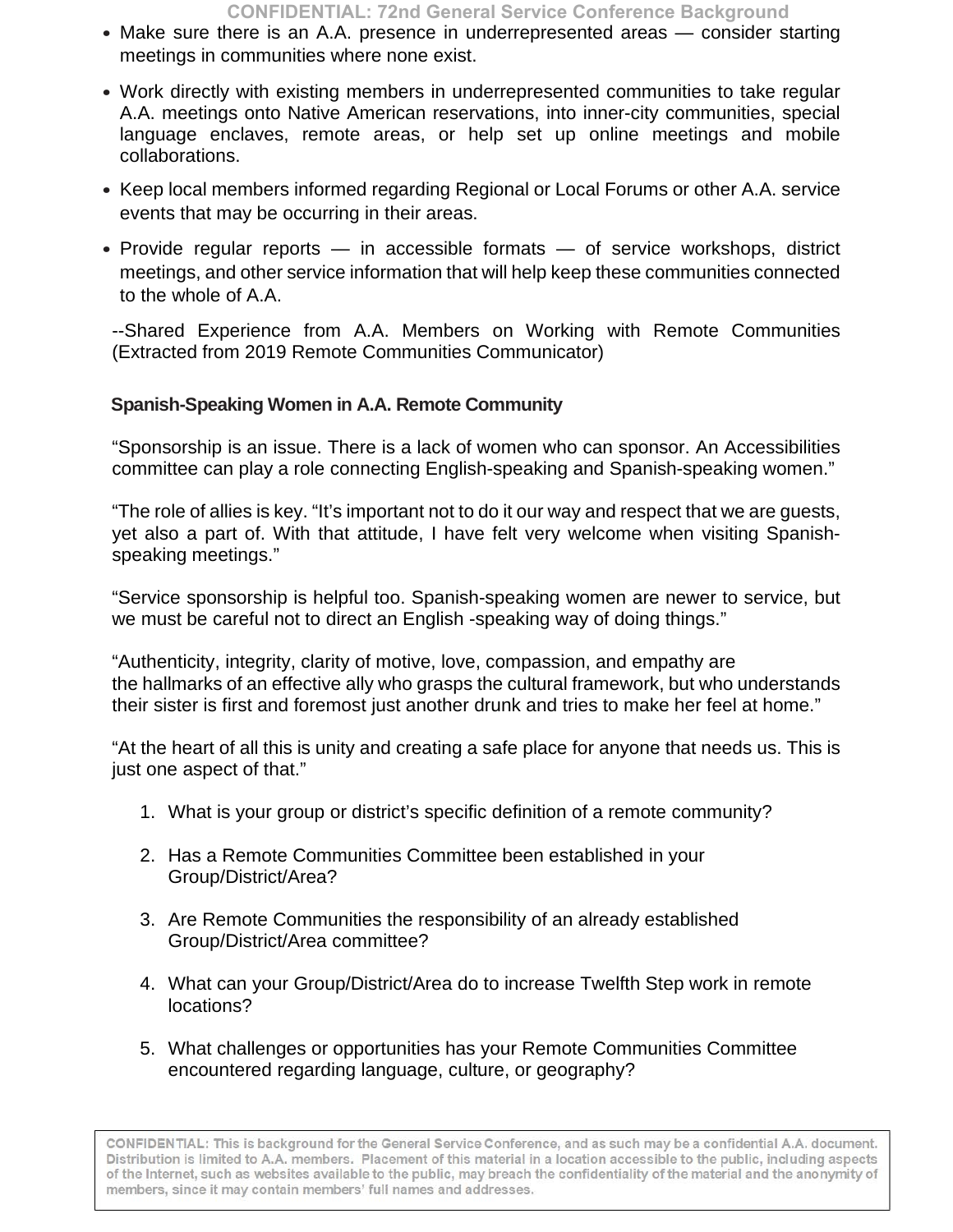- 6. Is there any additional experience, information that can be shared regarding RC work?
- 7. How can GSO help to facilitate Twelfth Step work in Remote Communities?

## **Cultural Barriers working with the Indigenous American communities**

"It helped to learn specific traditional ways of spirituality and then to demonstrate that A.A. is only going to support and strengthen those traditions. One way to introduce A.A.'s 12 step program to the culture is to incorporate the teachings of the culture. By applying cultural tools, language, and sacred traditions along with the 12 steps of Alcoholics Anonymous, the message can be brought to our Indigenous American communities."

## **Area 26-Kentucky-Reaching Out to Dark District**

"Workshops and quarterly event in Area 26 centered on our Three Legacies of Recovery, Unity, and Service planted the seeds to extend the hand of A.A. in the rural Appalachian Region of Kentucky. Members representing nine other districts travelled as far as five hours to participate. The long drive gave members a new appreciation and perspective on the willingness required to participate in General Service. It was a firsthand look at what we expect from any DCM or GSR from this region to be of service.

"Distance is a barrier and one that we can overcome together if we share experience and become willing to try different ideas. I have been thinking about how to serve remote communities. Can technology play a role in keeping AA groups connected? Can we all commit to such travel and go meet people where they are? What can we do to make service more inviting and maximize our time together?"

## **When connecting in person isn't possible**

#### **Area 03/Arizona—Seizing the opportunity to connect**

"Covid-19 has blocked our ability to access the Sovereign Nations and in turn has prevented their residents from leaving their reservations. How unfortunate for all of us. However, we belong to a fellowship that is most creative and persistent. With the closure to and from the reservations, we have seized the opportunity to update our records. We have used email blast, snail-mail, zoom rooms as our primary source of communication--to carry the message. It works!"

Remote Communities Coordinator/Arizona – Area 03, extracted from Remote Communities Communicator, 2021

## **The Loners-Internationalists Meeting (LIM)**

Remote Communities Committees should try to ensure that A.A. members in remote areas are aware of *The Loners-Internationalists Meeting (LIM)*, which prints correspondence from A.A. members in isolated areas. The *LIM* is a confidential bimonthly bulletin sent to Loners, Homers, Internationalists, Port Contacts, and Loner Sponsors. The bulletin contains excerpts from LIM members' letters that are sent to the General Service Office (G.S.O.) of Alcoholics Anonymous. The bulletin includes full names and addresses. LIM is distributed only to the members described below who appreciate the need for confidentiality of personal sharing with one another through correspondence.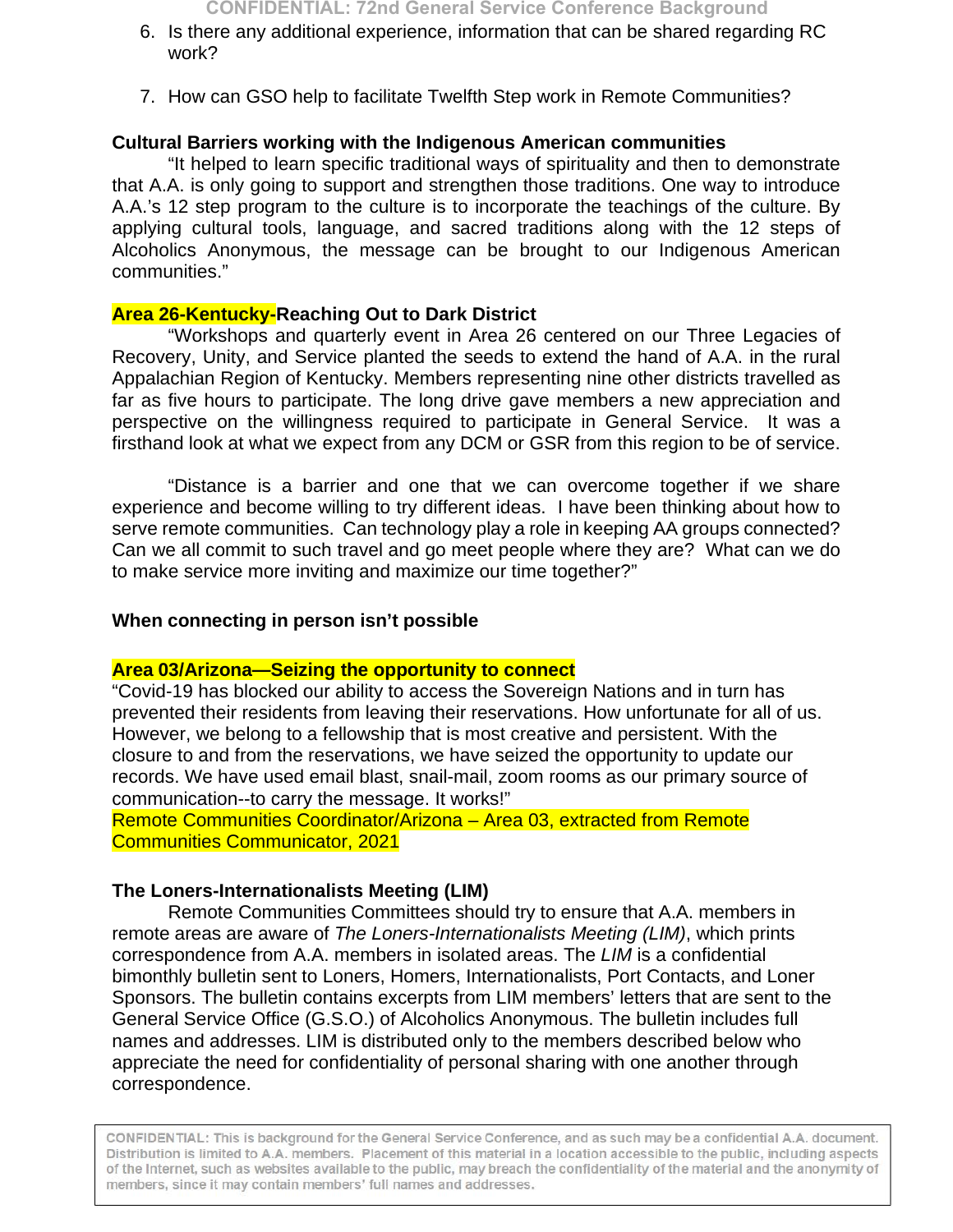**CONFIDENTIAL: 72nd General Service Conference Background** 

To participate, an A.A. member needs to: 1) read and write English; 2) provide a stable email and/or mailing address; and 3) be willing to share experience, strength and hope via correspondence. Many LIM members communicate via email, while some utilize postal mail. A G.S.O. staff member coordinates the Loners, Homers, and Internationalist's correspondence service, which is open to A.A. members who fit one of the categories listed below:

**Loner:** An A.A. member who is unable to attend meetings regularly because there is no A.A. meeting in the vicinity where he or she lives.

**Homer:** An A.A. member who is unable to attend A.A. meetings because of physical incapacity.

**Internationalist:** An A.A. member working on a seagoing vessel for long periods.

**Port Contact:** An A.A. member serving as a contact for Internationalists when in port. Website: https://www.aa.org/pages/en\_US/contact-loners-internationalists-meeting-limdesk

## **-Service Material from the General Service Office**

#### **The North/South Connection Forum: Bringing Remote Communities Together**

Host virtual forum "to bring members of remote communities together for the sharing of their experience, strength and hope," and it was embraced by four countries— Argentina, Canada, Chile, which shares the Patagonia region with Argentina, and the United States. Thus, the first North/South Connections Forum, held via virtual technology on May 15, was born. It was truly the group effort of a "transcontinental village," as Trish calls it, hosted by the General Service Board of Argentina with the Zoom platform technology and translation services (English. Spanish and French) provided by the U.S./Canada General Service Board.

In six hours of seminars, people shared how they found the miracle of recovery in A.A., whether by videoconferencing, the phone line, WhatsApp texting groups, the oldfashioned mail, even making 12-hour boat trips to remote Canadian communities once a year, as does Della G. of Alert Bay, British Columbia.

Lawrie C., of Yukon, Canada, described living in an area with the land mass of California with only 14 communities. They had no phone service until 2004. "One town had continuity in terms of regular meetings," she related, "but others came and went." But when Canada's national health service brought videoconferencing into the towns' health centers in 2008, Lawrie and her fellow A.A.s used what she thinks of as a "combination of tech and collective wisdom. We thought, why not use the service to broadcast a simultaneous A.A. meeting out into the community? The point was to have this reliable regular place where people had access to A.A. at a given time each day." People have been attending these virtual meetings (or calling into them on landlines) for 13 years, Lawrie pointed out.

--Box 4-5-9, Summer, 2021

#### **Online Intergroup of Alcoholics Anonymous (OIAA)**

The Online Intergroup of Alcoholics Anonymous (OIAA) provides over 4,000 meetings and is essentially a world-wide online intergroup/central office, with the crucial distinction that it does not sell literature, has no brick-and-mortar presence and its staff is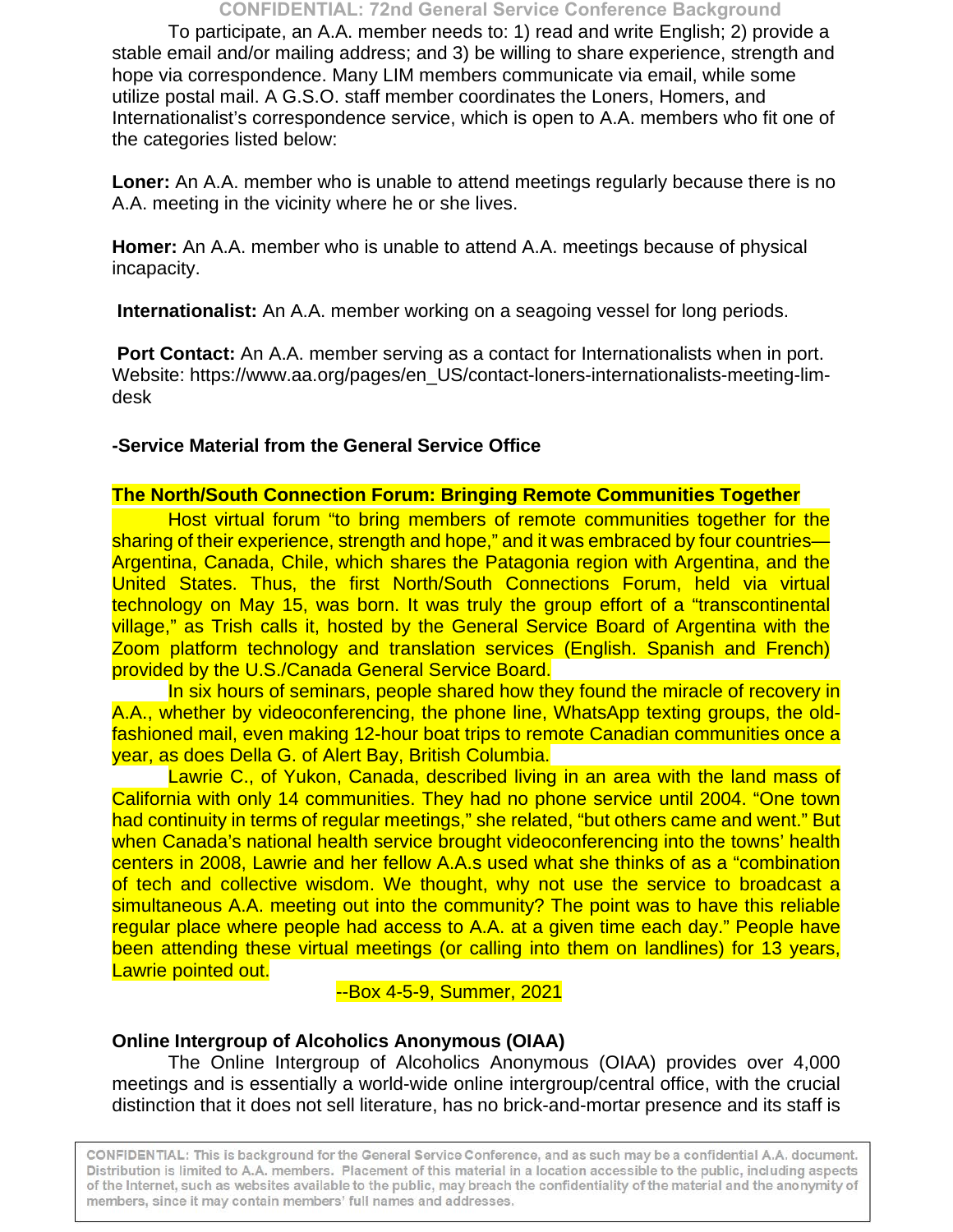all-volunteer. It's recent the rapid expansion of OIAA is in large part due to the A.A. world turning to virtual communication and meetings during the COVID-19 crisis. Their 12th Step Committee (the "Steppers Committee") responds directly via email to those suffering alcoholics needing help in 16 languages. A feature allows A.A.'s and those seeking A.A. to find the "next available" meeting, listing the platform upon which it takes place (Zoom, Skype, phone, email, chat room, etc.). There are numerous options meetings, which indicate the broad base of members served by OIAA—meetings for Blind/Visually impaired. Deaf/Hard of hearing, LGBTQ meeting, to name only a few of the myriad choices available. **CONFIDENTIAL: 72nd General Service Conference Background** 

Website: www.aa-intergroup.org

## **Resources for Remote Communities Committee Work**

The following suggestions are meant as possible tools for Area 15, but for other committees to consider implementing, as well. We would love to hear about any information you feel could be added here, or anything you may feel is lacking.

1. Prepare a **Contact List** of remote people and location. This can be accomplished by asking those in your committees and in your district committee or by any means possible, who and where these people may be.

2. Prepare a **Quick Reference Guide** for A.A. services in your community, e.g., meeting lists of surrounding groups or all A.A. meetings in your district. This would also have the location (and possibly name and/or contact information) of those in remote communities. This list would also include the day, time, and place of your district meetings, including a district contact list with people's names and contact information.

3. Suggest where the nearest **Literature Depot(s)** may be found.

4. The **Remote Communities Chairperson reports monthly to the district** by contacting each remote member (or community) once a month to see how things are going. This is very encouraging for those living in a remote situation and provides for more unity within the whole district.

5. Consider using **Public Service Announcements** (PSAs) in local media, including newspapers, radio, and television. For more information on PSA's contact: Area 15 - South Florida, the Bahamas, U.S. Virgin Islands, British Virgin Islands, Antigua, St Maarten & Cayman Islands Public Information Committee Chair: [picpc@area15aa.org8.](mailto:picpc@area15aa.org8)

6. Prepare a list of **virtual meetings** for your area. Check with Central Offices/Intergroups for this.

7. Supply a list of **Remote Community Committee tools,** which may include temporary Sponsors, phone and/or email buddies and A.A. speaker tapes.

8. Organize **Roaming A.A. Meetings.** This is where a group of members travel to a remote community for a meeting. Experience suggests that this could be done every one to three months. Travelers can chip in to cover costs.

--the Area 15 Remote Communities Workbook

 **Back to [Main Agenda](#page-1-0)**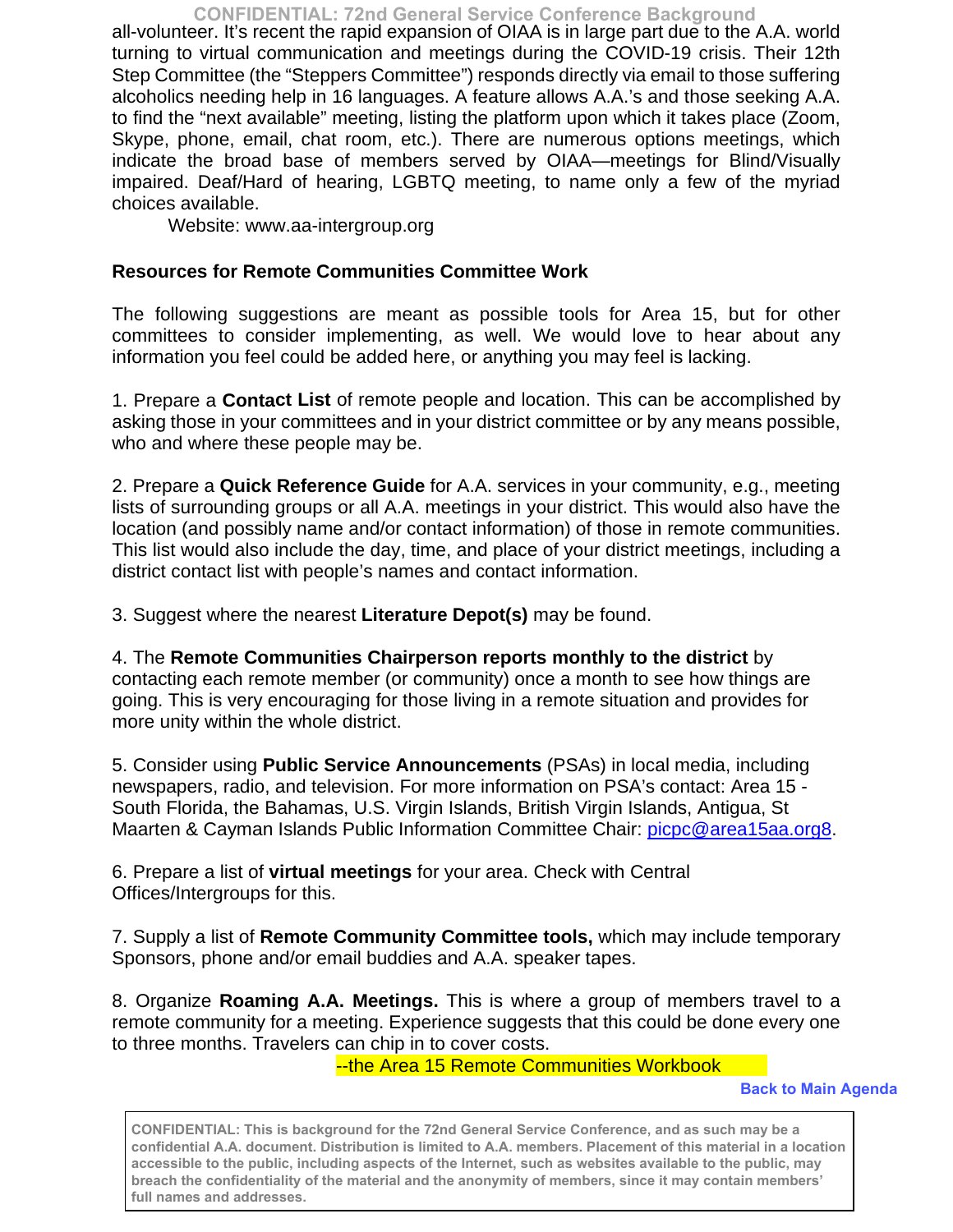## **Remote Communities Kit**

Information on A.A. **(F-2)** If You Are a Professional. **(P-46)** AA as a Resource for the Health Care Professional **(P-23)** A.A. for the Native North American **(P-21)** A.A. for the Black and African American Alcoholic **(P-51)** A.A. and the Armed Services **(P-50)** A.A. for the Older Alcoholic **(P-22)** Do You Think You're Different **(P-13)** Many Paths to Spirituality**(P-84)** Experience, Strength and Hope: A.A. for Alcoholics with Mental Health Issues **(P-84)**

Experience, Strength and Hope: LGBTQ Alcoholics in A.A. Experience, Strength and Hope: Women in A.A. **(P-5)** 

Experience, Strength and Hope: The "God" Word Agnostics and Atheist Members of A.A. **(P-86)** 

Understanding Anonymity **(P-47)**

Young People and A.A. **(P-4)** 

## **PUBLICATIONS:**

*Box 4-5-9* Remote Communities articles Fall 2018, Remote Communities in A.A.: Notes from the Field Spring 2016, Alkali Lake Holiday 2013, 250,000 Square Miles of Opportunity Spring 2011, Reaching Remote Communities in Manitoba Oct/Nov 2004, A.A.'s in Canada Carry Message of Hope To the Inuit and Their **Communities** Feb/March 2000, Trudging the 'Road of Happy Destiny' In the Alaska Bush Feb/Mar 1999, The A.A. Message Is Breaking the Ice In Remote Villages

## **CATALOG/ORDER FORMS:**

Literature Catalog (includes A.A.W.S. and AA Grapevine material) **(F-10)** 

## **AA GRAPEVINE RESOURCES (English and Spanish):**

*Other resources on the AA Grapevine website at https://www.aagrapevine.org/* 

#### **Back to [Main Agenda](#page-1-0)**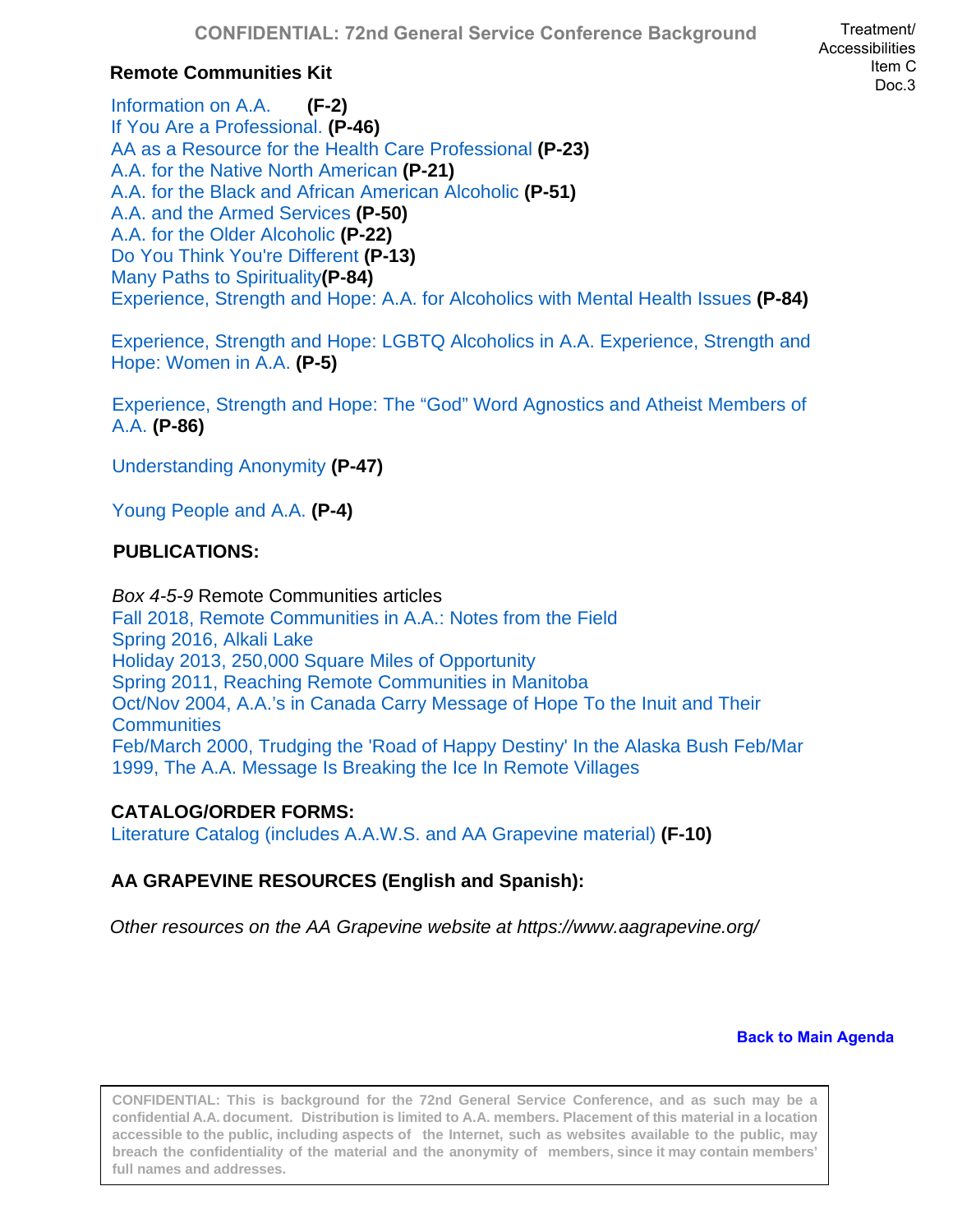#### <span id="page-17-0"></span>**ITEM D:** Review contents and format of Treatment Kit and Workbook

#### **Background notes:**

Kits and Workbooks for C.P.C., Corrections, Public Information, Treatment and Accessibilities are reviewed by the appropriate Conference Committees during each General Service Conference.

Workbooks and Kits are service pieces. Any suggested changes to their content from the Conference committee are put forth as Committee Considerations rather than recommendations.

Between Conferences, ideas for changes to a Workbook or to the contents of a Kit may be received. These may be reviewed by the appropriate trustees' Committee and implemented, or the trustees' committee may choose to forward an idea to the Conference Committee for review.

Excerpts from the January 29, 2022, report of the trustees' Committee on Corrections

Because of the current supply chain challenges, including paper shortages, it is anticipated that the revised kit contents and workbook will be available in digital format prior to the print versions..

Ty[pically, service kits are updated annually each fall. Due to competing proje](https://www.aa.org/sites/default/files/literature/m-40i_TFWorkbook.pdf)cts the updates have been d[elayed in 2021](https://www.aa.org/sites/default/files/literature/assets/f-167w_TF_Kit.pdf)

#### **Backgroun[d:](https://www.aa.org/sites/default/files/literature/assets/ff-167w_TF_Kit.pdf)**

- **1.** Treatment Committee Workbook (revisions pending) [is available to view on:](https://www.aa.org/sites/default/files/literature/assets/sf-167w_TF_Kit.pdf)
	- ENG Treatment Committees | Alcoholics Anonymous (aa.org)
	- FR Comités du traitement | Alcoholics Anonymous (aa.org)
	- SP Comités de Tratamiento | Alcoholics Anonymous (aa.org)

#### **Back t[o Main Agenda](#page-1-0)**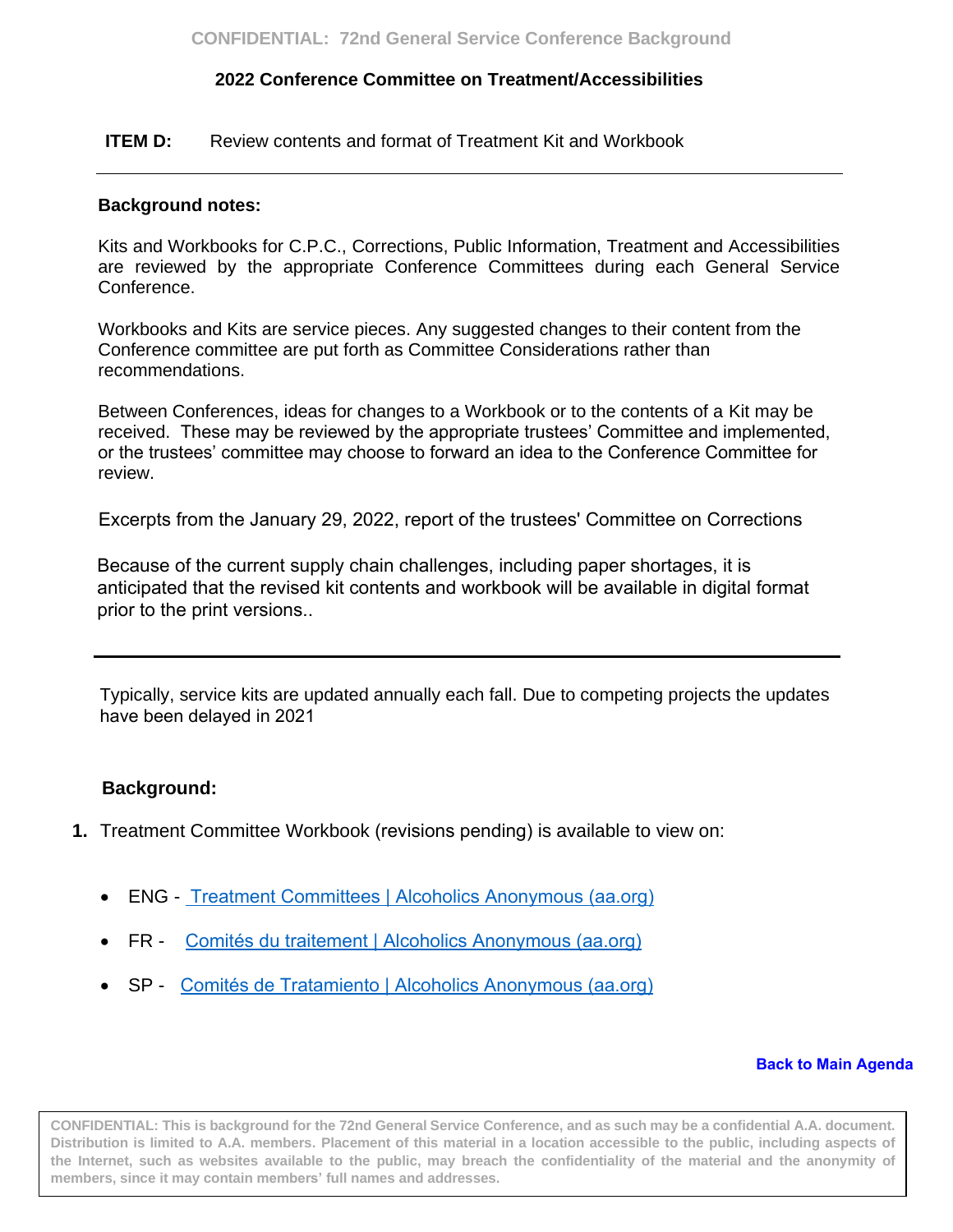<span id="page-18-0"></span>**ITEM E:** Review contents and format of Accessibilities Kit and Workbook

#### **Background notes:**

Kits and Workbooks for C.P.C., Corrections, Public Information, Treatment and Accessibilities are reviewed by the appropriate Conference Committees during each General Service Conference.

Workbooks and Kits are service pieces. Any suggested changes to their content from the Conference committee are put forth as Committee Considerations rather than recommendations.

Between Conferences, ideas for changes to a Workbook or to the contents of a Kit may be received. These may be reviewed by the appropriate trustees' Committee and implemented, or the trustees' committee may choose to forward an idea to the Conference Committee for review.

Typically, service kits are updated annually each fall. Due to competing projects the updates have been delayed in 2021.

Excerpts from the January 29, 2022, report of the trustees' Committee on **Corrections** 

Because of the current supply chain challenges, including paper shortages, it is anticipated that the revised kit contents and workbook will be available in digital [format prior to the print versions..](https://www.aa.org/sites/default/files/literature/m-48i_SNWorkbook.pdf)

#### **Back[ground:](https://www.aa.org/sites/default/files/literature/assets/ff-182w_SN_Kit.pdf)**

Acce[ssibilities Committee Kit](https://www.aa.org/sites/default/files/literature/assets/sf-182w_SN_Kit.pdf) (revisions pending) available to view on:

- 1.
- EN Accessibilities Committees | Alcoholics Anonymous (aa.org)
- FR Comités de l'Accessibilité | Alcoholics Anonymous (aa.org)
- SP Comités de Accesibilidades | Alcoholics Anonymous (aa.org)

#### **Bac[k to Main Agenda](#page-1-0)**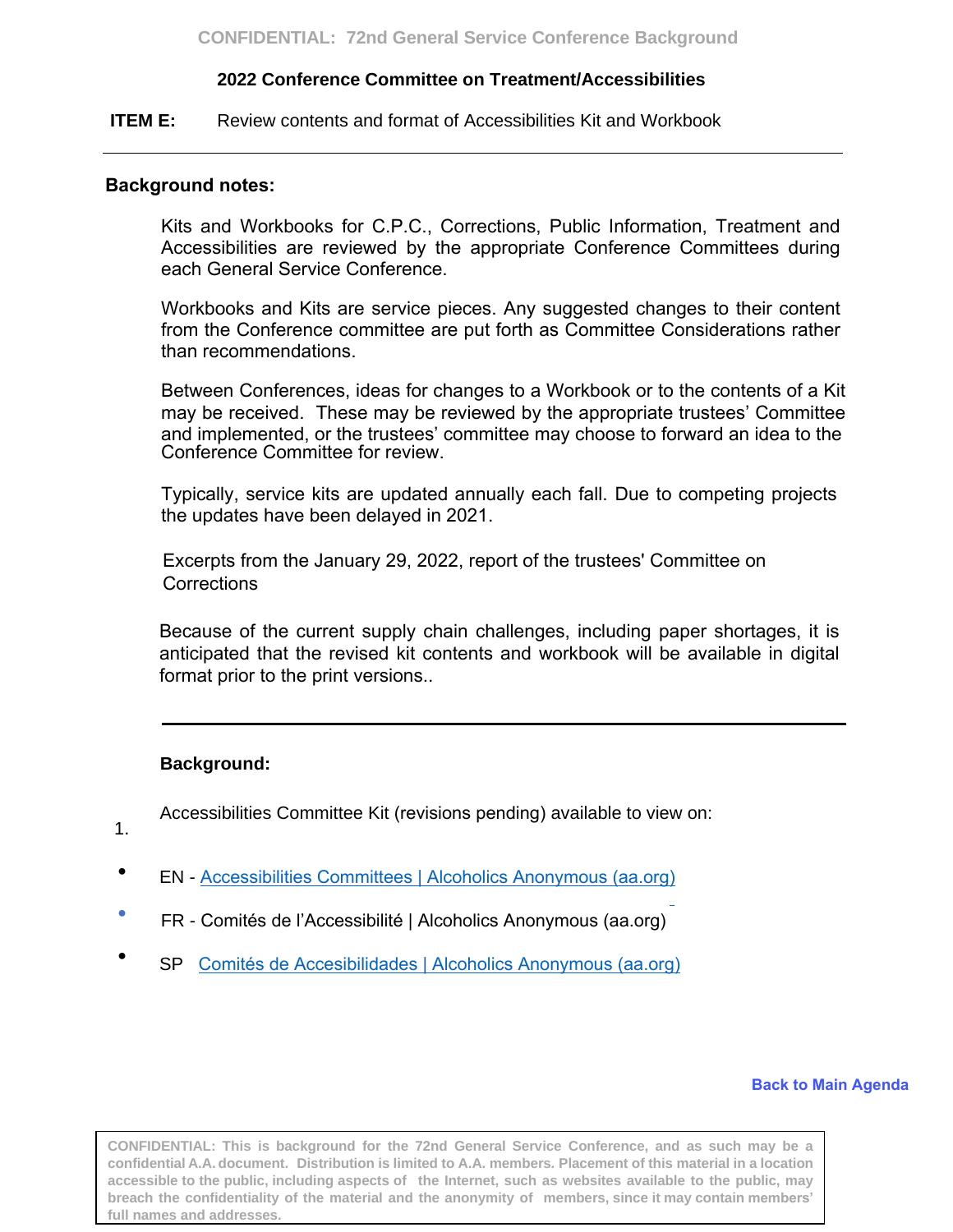<span id="page-19-0"></span>**ITEM F: PAI #21 - Consider request to revise the pamphlet, "The A.A. Group" to reflect**  the importance of the group as a "spiritual entity" as stated in the Long Form of Tradition Five.

## **Note: As a result of the EDW plan, this item is on the agenda of the Conference Treatment/Accessibilities /Remote Communities Committee**

## **Background Notes:**

*Excerpt from October 30, 2021, TLC Meeting Report*:

The committee **agreed to forward** to the 2022 General Service Conference a request to revise the pamphlet, "The A.A. Group" to reflect the importance of the group as a "spiritual entity" as stated in the Long Form of Tradition Five.

The committee forwarded the proposed agenda item, its background, and the Scoring Tool to the trustees' Committee on the General Service Conference for review by its Subcommittee on Equitable Distribution of Workload.

\_\_\_\_\_\_\_\_\_\_\_\_\_\_\_\_\_\_\_\_\_\_\_\_\_\_\_\_\_\_\_\_\_\_\_\_\_\_\_\_\_\_\_\_\_\_\_\_\_\_\_\_\_\_\_\_\_\_\_\_\_\_\_\_\_\_\_\_\_\_

#### **Background:**

1. Submission Form- PAI #21 Revise The A.A. Grp Spiritual Entity

#### **Back to Main Agenda**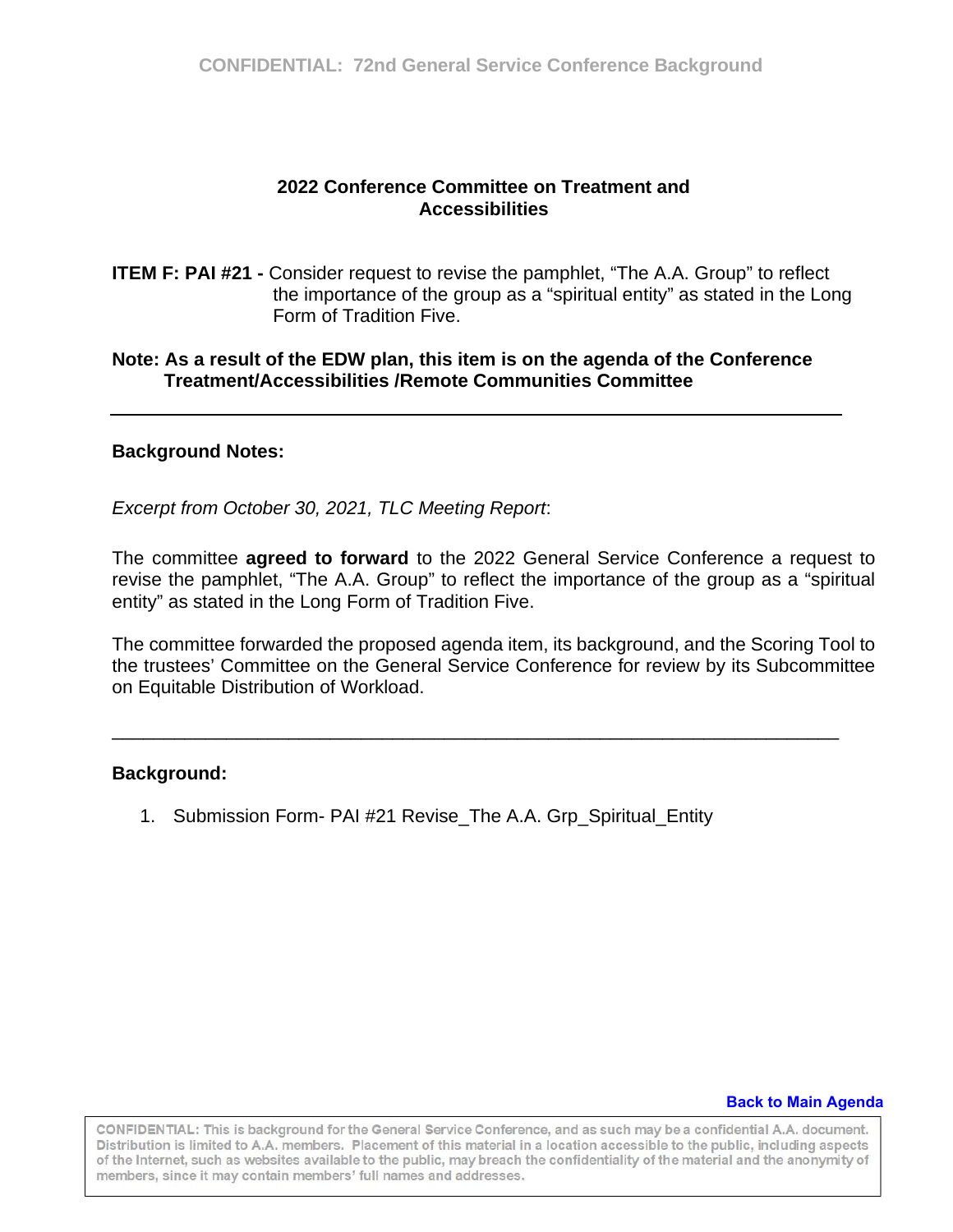**Treatment/ Accessibilities Item F.1 Doc.1** 

**PAI #21 Submission Form**

(1) Submit a clear and concisely worded motion.

Consider rewriting portions of 'The A.A. Group" pamphlet to better express the importance of the Group as a "spiritual entity" as stated in the Long Form of Tradition Five.

*Note: This proposed agenda item (PAI) was submitted prior to the creation of this new standard PAI submission* form yet is still under consideration. In support of the new Equitable Distribution of Workload process, the GSO *Conference Coordinator has included sharing from the originally submitted PAI to complete this form and accompanying Scoring Tool.*

(2) What problem does this proposed item address?

The Group as a spiritual entity is not mentioned until page 31 and only in reference to safety. Perhaps the inclusion of the Long Form of Tradition Five in this section will provide a clearer picture that an A.A. Group is, as suggested by our Traditions, a spiritual entity.

(3) What level of group conscience, if any, discussed the proposed agenda item? Make it clear who is submitting the item (an individual, group, district, area, etc.).

*Note: While all items are received equally, experience has shown that ideas greatly benefit from the value of a broader group conscience. Consider if and with whom you would like to have a group conscience discussion on the proposed agenda item prior to submitting.*

We are members of Alcoholics Anonymous who belong to various Home Groups across the United States. We have been meeting on a weekly conference call for over ten years to share our experience, strength and hope in the study of applying our A.A. Traditions and Concepts in our daily lives and service work. We serve and have served our A.A. Fellowship in various service positions from the Group to the corporate board levels of our A.A. service structure. Through our in-depth discussions about our principles, the following has come to our attention as a result of the rapid and widespread changes brought on by the global pandemic.

We unanimously agree and humbly request the inclusion of the following item on the 71st General Service Conference agenda in order to allow for full Fellowship discussion and an informed Conference to offer spiritual guidance and direction to the Trustees and staff to lead us through these worldly times.

(4) Provide background information that describes and supports the reasoning for the proposal. List background material(s) included with the proposal: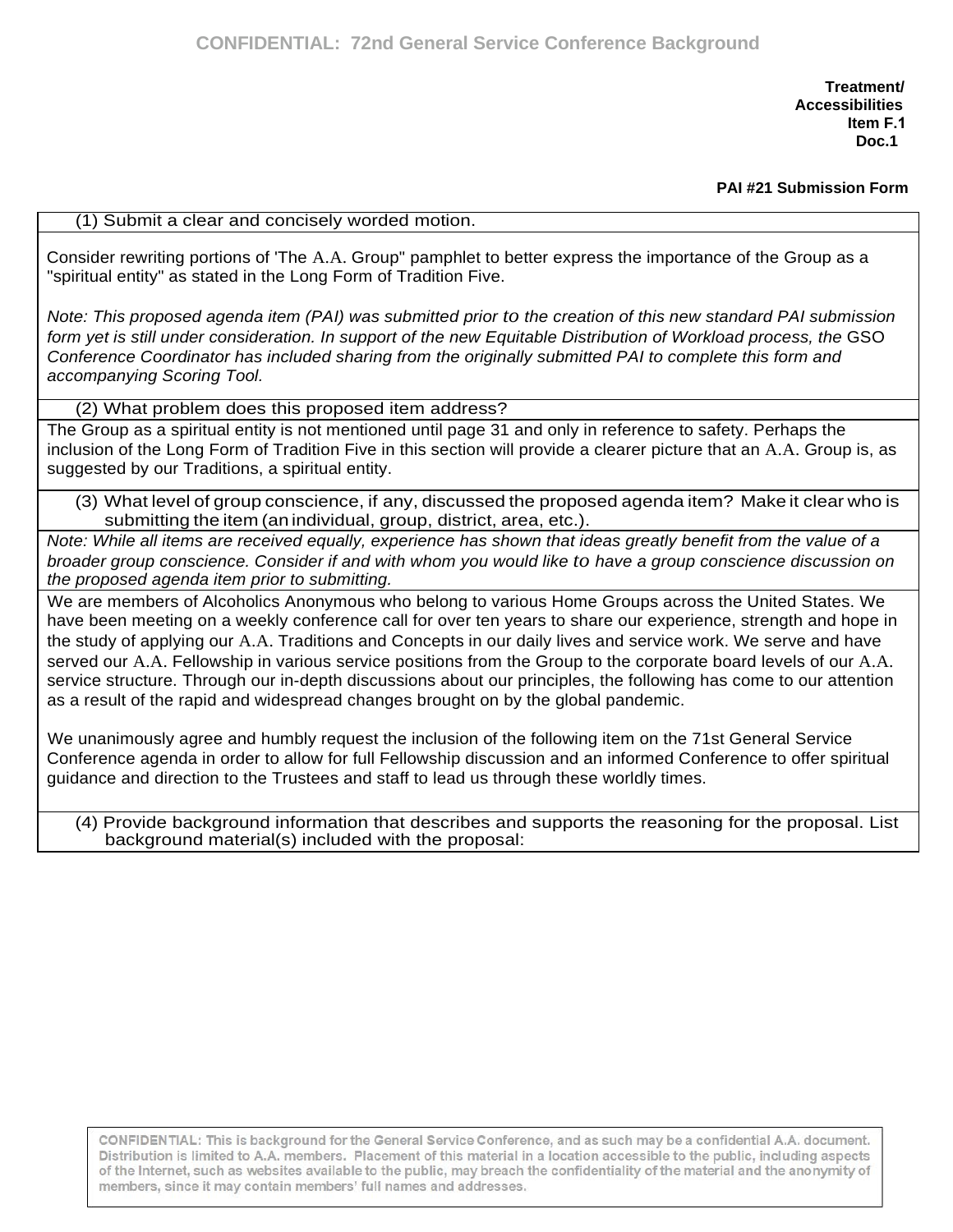On pg. 12 of the pamphlet, The AA Group... where it all begins, the section titled "What Is an AA Group?" expresses the Group in terms of Tradition Three and Warranty Six. The Group as a spiritual entity is not mentioned until page 31 and only in reference to safety. The long form of Tradition Five states, "Each Alcoholics Anonymous group ought to be a spiritual entity having but one primary purpose - that of carrying its message to the alcoholic who still suffers" (Alcoholics Anonymous pg. 562).

Perhaps the inclusion of the Long Form of Tradition Five in this section will provide a clearer picture that an A.A. Group is, as suggested by our Traditions, a spiritual entity. Due to the pandemic, many Groups have moved from traditional face to face gatherings to alternative platforms for meetings and twelfth step work. The Traditions can be used as a guide for these unchartered waters. Spiritual entities, or Groups, do not need mechanization, physical locations, or a government. Their primary purpose can be carried autonomously however a loving God expresses Himself in their group conscience. It is important that our Fellowship clings to our Traditions during these challenges and the trials that are yet to come. In the contemplation of rewording some of this pamphlet, there may be additional changes needed across our literature to reflect some of the changes that have been taking place in our Fellowship. This would better inform our members and the public about the importance and the

nature of our Groups. It should also include taking into consideration the Groups that have meetings accessed through teleconferencing and various virtual platforms.

Our experience indicates that this item would be best discussed in the Conference Committee on Literature so we will attempt to include that chair in our correspondence.

#### (5) **What are the intended/expected outcomes if this proposed item is approved?**

This would better inform our members and the public about the importance and the nature of our Groups.

#### (6) **Provide a primary contact for the submission.**

Alex M.

#### (7) **Final comments:**

**N/A**

*Updated 5114121*

#### **B[ack to Main Agenda](#page-1-0)**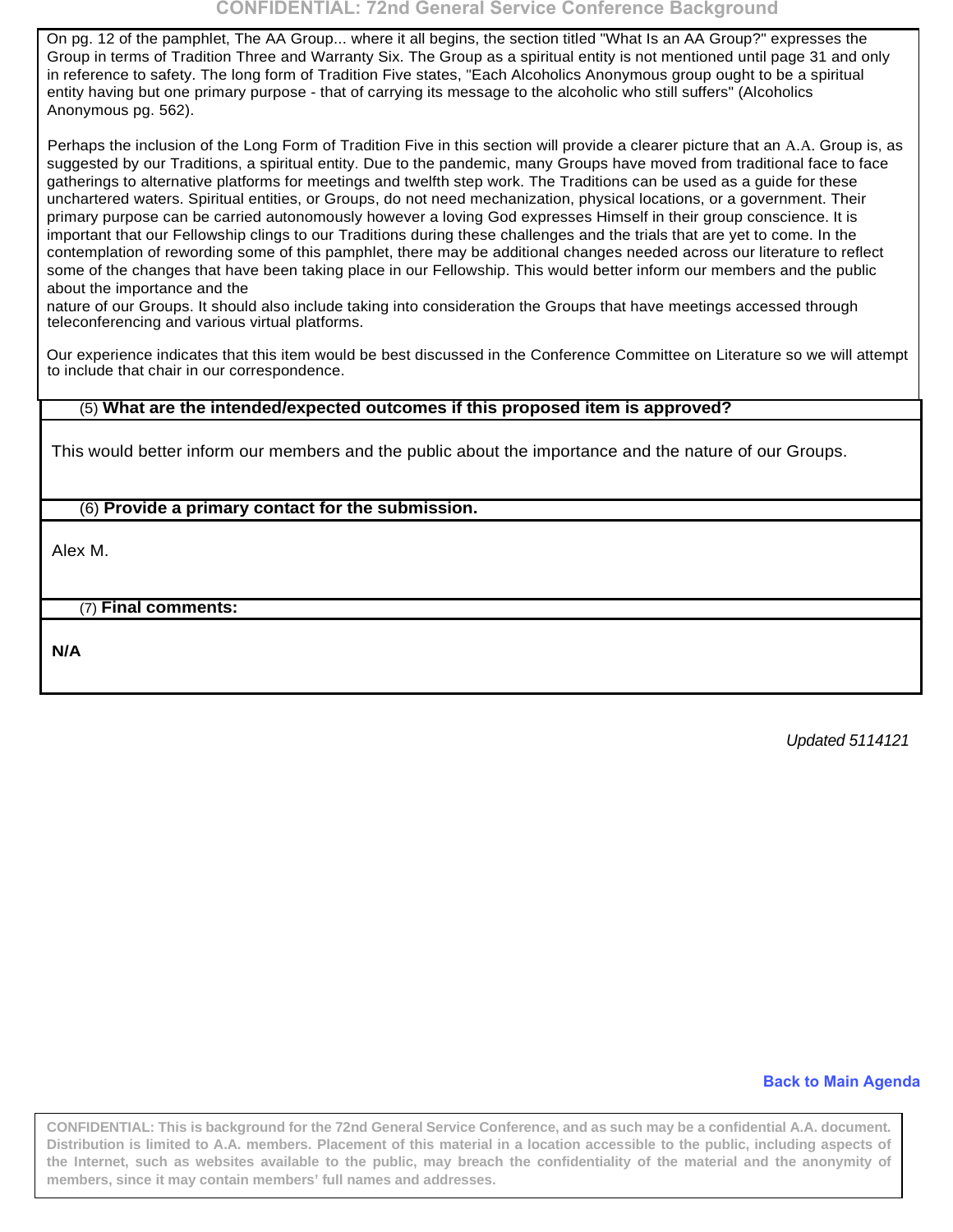<span id="page-22-0"></span>**ITEM G: PAI #59 -** Consider request to remove language in *Living Sober.* 

## **Note: As a result of the EDW plan, this item is on the agenda of the Conference Treatment/Accessibilities/Remote Communities Committee**

## **Background Notes:**

*Excerpt from October 30, 2021, TLC Meeting Report*:

The committee **agreed to forward** to the 2022 General Service Conference a request to remove language in *Living Sober*.

The committee forwarded the proposed agenda item, its background, and the Scoring Tool to the trustees' Committee on the General Service Conference for review by its Subcommittee on Equitable Distribution of Workload.

\_\_\_\_\_\_\_\_\_\_\_\_\_\_\_\_\_\_\_\_\_\_\_\_\_\_\_\_\_\_\_\_\_\_\_\_\_\_\_\_\_\_\_\_\_\_\_\_\_\_\_\_\_\_\_\_\_\_\_\_\_\_\_\_\_\_\_\_\_\_

#### **Background:**

**1.** Submission Form- PAI #59\_Remove language Living Sober.

#### **Back to Mai[n Agenda](#page-1-0)**